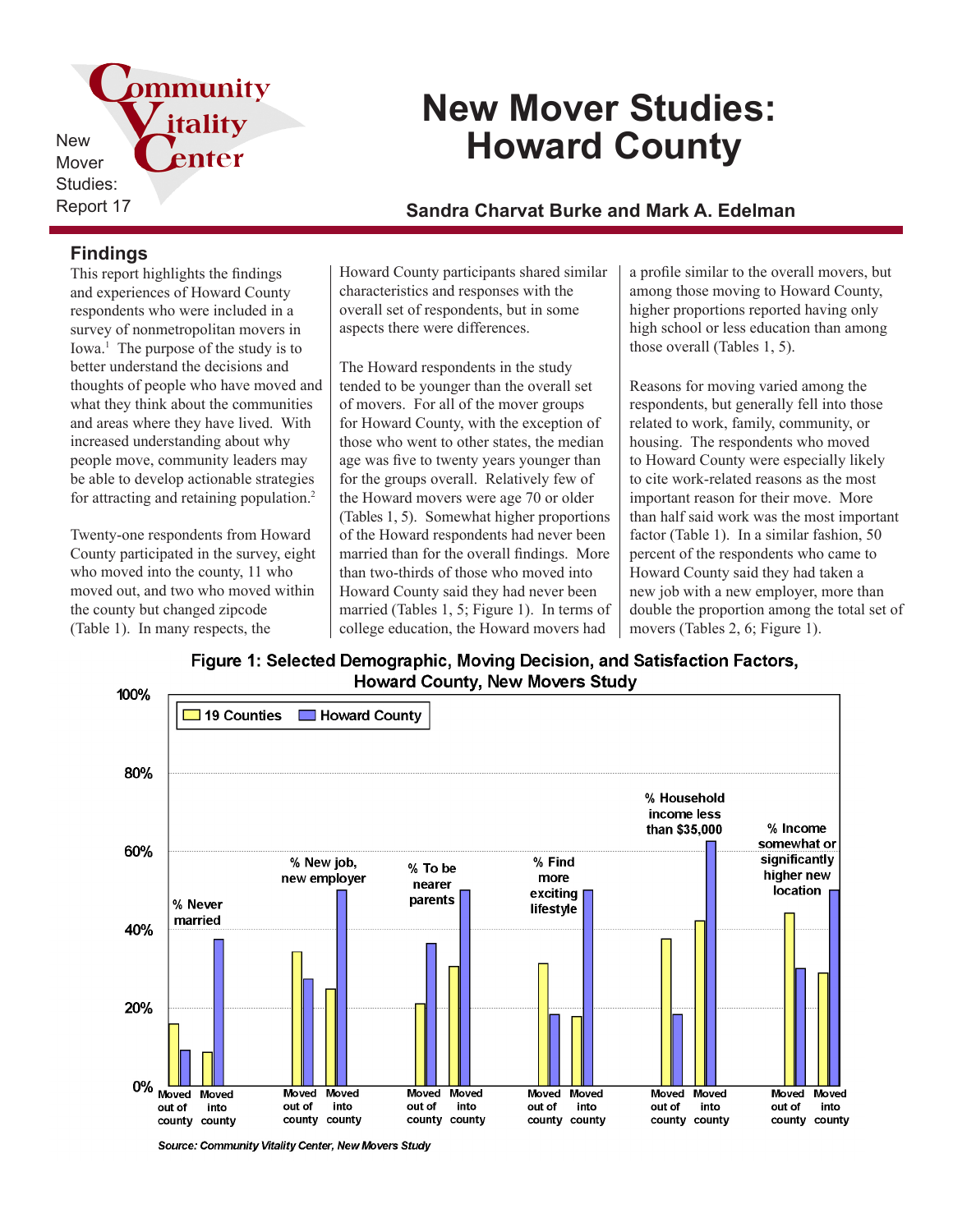| $\frac{1}{2}$ *<br>$\ast$<br>Another<br>In From<br>State<br>$\%$<br>$\%$<br>$\circ$<br>47.0<br>$\%$<br>50.0<br>50.0<br>$\%$<br>50.0<br>0.0<br>$\%$<br>42.9<br>0.0<br>16.7<br>0.0<br>33.4<br>L<br>14.3<br>42.9<br>33.3<br>16.7<br>33.3<br>33.3<br>$\overline{0.0}$<br>16.7<br>16.7<br>Another<br>Out To<br><b>State</b><br>$\%$<br>$\circ$<br>$\%$<br>22.0<br>$\%$<br>$\%$<br>40.0<br>$\%$<br>0.0<br>20.0<br>40.0<br>S<br>0.0<br>0.0<br>40.0<br>60.0<br>40.0<br>20.0<br>0.0<br>40.0<br>0.0<br>66.7<br>$0.0\,$<br>16.7<br>$\overline{0.0}$<br>Different<br>16.7<br>In From<br>County<br>lowa<br>35.0<br>$\%$<br>20.0<br>60.0<br>$\%$<br>80.0<br>20.0<br>$\%$<br>0.0<br>0.0<br>0.0<br>$\infty$<br>$\%$<br>25.0<br>25.0<br>S<br>0.0<br>$\%$<br>40.0<br>0.0<br>0.0<br>20.0<br>80.0<br>12.5<br>37.5<br>0.0<br>Different<br>Out To<br>County<br>Iowa<br>$\frac{5}{6}$<br>$\frac{5}{6}$<br>$\frac{5}{6}$<br>$\frac{5}{6}$<br>$\%$<br>$\mathcal{L}$<br>∗<br>$\ast$<br>$\ast$<br>∗<br>$\mathbf{\sim}$<br>∗<br>∗<br>∗<br>∗<br>∗<br>∗<br>∗<br>∗<br>∗<br>∗<br>∗<br>∗<br>∗<br>∗<br>Different<br>Zipcode<br>County,<br>Within<br>$\%$<br>$\%$<br>27.0<br>50.0<br>$\%$<br>50.0<br>$\%$<br>25.0<br>$\sigma$<br>55.6<br>${}^{\circ}$<br>12.5<br>0.0<br>$\%$<br>50.0<br>12.5<br>$\overline{0}$ .<br>12.5<br>$12.5$<br>37.5<br>37.5<br>12.5<br>22.2<br>$\overline{0}$ .<br>11.1<br>$\Xi$<br>Moved<br>County<br>Into<br>$\%$<br>37.0<br>$\%$<br>$\%$<br>$\overline{0}$ .<br>$\%$<br>40.0<br>$\%$<br>54.5<br>63.6<br>18.2<br>54.6<br>15<br>33.3<br>27.3<br>45.5<br>13.3<br>13.3<br>$\overline{0.0}$<br>18.2<br>9.1<br>$\Box$<br>$\overline{9}$ .<br>9.1<br>$\overline{9}$ .<br>Out Of<br>County<br>Moved<br>$\lesssim$<br>0.0<br>$\%$<br>19.0<br>6.6<br>$\%$<br>19.0<br>19.0<br>$4.8$<br>42.9<br>$\frac{26}{5}$<br>38.5<br>$15.4$<br>$26.9$<br>$19.2$<br>37.0<br>9.5<br>$\%$<br>42.9<br>$\%$<br>23.8<br>57.1<br>9.5<br>14.3<br>$\overline{21}$<br>57.1<br>Total<br>% Some college or vocational training<br>% High school graduate or equivalent<br>Work, income, education, retirement<br>Highest level of education completed<br>% Less than high school graduate<br>Community, services, amenities<br>Most important reason for moving<br>% Bachelor degree or more<br>% Divorced or separated<br>Family, friends, health<br>Number of respondents<br>Selected age categories<br>% Associate degree<br>Number of reasons <sup>1</sup><br>Median age in years<br>% Age 70 or older<br>% Never married<br>Type of reason<br>% Age $25 - 34$<br>Marital status<br>% Widowed<br>% Married<br>% Female<br>Housing<br>$\%$ Male<br>Other<br>Gender | *Information suppressed, fewer than 4 respondents. Number of reasons exceeds number of respondents because some respondents gave more than one reason. |  |  | Type and Direction of Move |  |                  |
|---------------------------------------------------------------------------------------------------------------------------------------------------------------------------------------------------------------------------------------------------------------------------------------------------------------------------------------------------------------------------------------------------------------------------------------------------------------------------------------------------------------------------------------------------------------------------------------------------------------------------------------------------------------------------------------------------------------------------------------------------------------------------------------------------------------------------------------------------------------------------------------------------------------------------------------------------------------------------------------------------------------------------------------------------------------------------------------------------------------------------------------------------------------------------------------------------------------------------------------------------------------------------------------------------------------------------------------------------------------------------------------------------------------------------------------------------------------------------------------------------------------------------------------------------------------------------------------------------------------------------------------------------------------------------------------------------------------------------------------------------------------------------------------------------------------------------------------------------------------------------------------------------------------------------------------------------------------------------------------------------------------------------------------------------------------------------------------------------------------------------------------------------------------------------------------------------------------------------------------------------------------------------------------------------------------------------------------------------------------------------------------------------------------------------------------------------------------------------------------------------------------------------------------------------------------------------------------------------------------------------|--------------------------------------------------------------------------------------------------------------------------------------------------------|--|--|----------------------------|--|------------------|
|                                                                                                                                                                                                                                                                                                                                                                                                                                                                                                                                                                                                                                                                                                                                                                                                                                                                                                                                                                                                                                                                                                                                                                                                                                                                                                                                                                                                                                                                                                                                                                                                                                                                                                                                                                                                                                                                                                                                                                                                                                                                                                                                                                                                                                                                                                                                                                                                                                                                                                                                                                                                                           |                                                                                                                                                        |  |  |                            |  |                  |
|                                                                                                                                                                                                                                                                                                                                                                                                                                                                                                                                                                                                                                                                                                                                                                                                                                                                                                                                                                                                                                                                                                                                                                                                                                                                                                                                                                                                                                                                                                                                                                                                                                                                                                                                                                                                                                                                                                                                                                                                                                                                                                                                                                                                                                                                                                                                                                                                                                                                                                                                                                                                                           |                                                                                                                                                        |  |  |                            |  | $\epsilon$       |
|                                                                                                                                                                                                                                                                                                                                                                                                                                                                                                                                                                                                                                                                                                                                                                                                                                                                                                                                                                                                                                                                                                                                                                                                                                                                                                                                                                                                                                                                                                                                                                                                                                                                                                                                                                                                                                                                                                                                                                                                                                                                                                                                                                                                                                                                                                                                                                                                                                                                                                                                                                                                                           |                                                                                                                                                        |  |  |                            |  | $\ast$           |
|                                                                                                                                                                                                                                                                                                                                                                                                                                                                                                                                                                                                                                                                                                                                                                                                                                                                                                                                                                                                                                                                                                                                                                                                                                                                                                                                                                                                                                                                                                                                                                                                                                                                                                                                                                                                                                                                                                                                                                                                                                                                                                                                                                                                                                                                                                                                                                                                                                                                                                                                                                                                                           |                                                                                                                                                        |  |  |                            |  | $\%$             |
|                                                                                                                                                                                                                                                                                                                                                                                                                                                                                                                                                                                                                                                                                                                                                                                                                                                                                                                                                                                                                                                                                                                                                                                                                                                                                                                                                                                                                                                                                                                                                                                                                                                                                                                                                                                                                                                                                                                                                                                                                                                                                                                                                                                                                                                                                                                                                                                                                                                                                                                                                                                                                           |                                                                                                                                                        |  |  |                            |  | $\ast$<br>$\ast$ |
|                                                                                                                                                                                                                                                                                                                                                                                                                                                                                                                                                                                                                                                                                                                                                                                                                                                                                                                                                                                                                                                                                                                                                                                                                                                                                                                                                                                                                                                                                                                                                                                                                                                                                                                                                                                                                                                                                                                                                                                                                                                                                                                                                                                                                                                                                                                                                                                                                                                                                                                                                                                                                           |                                                                                                                                                        |  |  |                            |  |                  |
|                                                                                                                                                                                                                                                                                                                                                                                                                                                                                                                                                                                                                                                                                                                                                                                                                                                                                                                                                                                                                                                                                                                                                                                                                                                                                                                                                                                                                                                                                                                                                                                                                                                                                                                                                                                                                                                                                                                                                                                                                                                                                                                                                                                                                                                                                                                                                                                                                                                                                                                                                                                                                           |                                                                                                                                                        |  |  |                            |  | $\frac{5}{6}$    |
|                                                                                                                                                                                                                                                                                                                                                                                                                                                                                                                                                                                                                                                                                                                                                                                                                                                                                                                                                                                                                                                                                                                                                                                                                                                                                                                                                                                                                                                                                                                                                                                                                                                                                                                                                                                                                                                                                                                                                                                                                                                                                                                                                                                                                                                                                                                                                                                                                                                                                                                                                                                                                           |                                                                                                                                                        |  |  |                            |  | $\ast$           |
|                                                                                                                                                                                                                                                                                                                                                                                                                                                                                                                                                                                                                                                                                                                                                                                                                                                                                                                                                                                                                                                                                                                                                                                                                                                                                                                                                                                                                                                                                                                                                                                                                                                                                                                                                                                                                                                                                                                                                                                                                                                                                                                                                                                                                                                                                                                                                                                                                                                                                                                                                                                                                           |                                                                                                                                                        |  |  |                            |  | $\ast$           |
|                                                                                                                                                                                                                                                                                                                                                                                                                                                                                                                                                                                                                                                                                                                                                                                                                                                                                                                                                                                                                                                                                                                                                                                                                                                                                                                                                                                                                                                                                                                                                                                                                                                                                                                                                                                                                                                                                                                                                                                                                                                                                                                                                                                                                                                                                                                                                                                                                                                                                                                                                                                                                           |                                                                                                                                                        |  |  |                            |  | $\%$             |
|                                                                                                                                                                                                                                                                                                                                                                                                                                                                                                                                                                                                                                                                                                                                                                                                                                                                                                                                                                                                                                                                                                                                                                                                                                                                                                                                                                                                                                                                                                                                                                                                                                                                                                                                                                                                                                                                                                                                                                                                                                                                                                                                                                                                                                                                                                                                                                                                                                                                                                                                                                                                                           |                                                                                                                                                        |  |  |                            |  | ∗                |
|                                                                                                                                                                                                                                                                                                                                                                                                                                                                                                                                                                                                                                                                                                                                                                                                                                                                                                                                                                                                                                                                                                                                                                                                                                                                                                                                                                                                                                                                                                                                                                                                                                                                                                                                                                                                                                                                                                                                                                                                                                                                                                                                                                                                                                                                                                                                                                                                                                                                                                                                                                                                                           |                                                                                                                                                        |  |  |                            |  | $\ast$           |
|                                                                                                                                                                                                                                                                                                                                                                                                                                                                                                                                                                                                                                                                                                                                                                                                                                                                                                                                                                                                                                                                                                                                                                                                                                                                                                                                                                                                                                                                                                                                                                                                                                                                                                                                                                                                                                                                                                                                                                                                                                                                                                                                                                                                                                                                                                                                                                                                                                                                                                                                                                                                                           |                                                                                                                                                        |  |  |                            |  |                  |
|                                                                                                                                                                                                                                                                                                                                                                                                                                                                                                                                                                                                                                                                                                                                                                                                                                                                                                                                                                                                                                                                                                                                                                                                                                                                                                                                                                                                                                                                                                                                                                                                                                                                                                                                                                                                                                                                                                                                                                                                                                                                                                                                                                                                                                                                                                                                                                                                                                                                                                                                                                                                                           |                                                                                                                                                        |  |  |                            |  | $\ast$           |
|                                                                                                                                                                                                                                                                                                                                                                                                                                                                                                                                                                                                                                                                                                                                                                                                                                                                                                                                                                                                                                                                                                                                                                                                                                                                                                                                                                                                                                                                                                                                                                                                                                                                                                                                                                                                                                                                                                                                                                                                                                                                                                                                                                                                                                                                                                                                                                                                                                                                                                                                                                                                                           |                                                                                                                                                        |  |  |                            |  | $\%$             |
|                                                                                                                                                                                                                                                                                                                                                                                                                                                                                                                                                                                                                                                                                                                                                                                                                                                                                                                                                                                                                                                                                                                                                                                                                                                                                                                                                                                                                                                                                                                                                                                                                                                                                                                                                                                                                                                                                                                                                                                                                                                                                                                                                                                                                                                                                                                                                                                                                                                                                                                                                                                                                           |                                                                                                                                                        |  |  |                            |  | $\ast$           |
|                                                                                                                                                                                                                                                                                                                                                                                                                                                                                                                                                                                                                                                                                                                                                                                                                                                                                                                                                                                                                                                                                                                                                                                                                                                                                                                                                                                                                                                                                                                                                                                                                                                                                                                                                                                                                                                                                                                                                                                                                                                                                                                                                                                                                                                                                                                                                                                                                                                                                                                                                                                                                           |                                                                                                                                                        |  |  |                            |  | $\ast$           |
|                                                                                                                                                                                                                                                                                                                                                                                                                                                                                                                                                                                                                                                                                                                                                                                                                                                                                                                                                                                                                                                                                                                                                                                                                                                                                                                                                                                                                                                                                                                                                                                                                                                                                                                                                                                                                                                                                                                                                                                                                                                                                                                                                                                                                                                                                                                                                                                                                                                                                                                                                                                                                           |                                                                                                                                                        |  |  |                            |  | $\ast$           |
|                                                                                                                                                                                                                                                                                                                                                                                                                                                                                                                                                                                                                                                                                                                                                                                                                                                                                                                                                                                                                                                                                                                                                                                                                                                                                                                                                                                                                                                                                                                                                                                                                                                                                                                                                                                                                                                                                                                                                                                                                                                                                                                                                                                                                                                                                                                                                                                                                                                                                                                                                                                                                           |                                                                                                                                                        |  |  |                            |  | $\ast$           |
|                                                                                                                                                                                                                                                                                                                                                                                                                                                                                                                                                                                                                                                                                                                                                                                                                                                                                                                                                                                                                                                                                                                                                                                                                                                                                                                                                                                                                                                                                                                                                                                                                                                                                                                                                                                                                                                                                                                                                                                                                                                                                                                                                                                                                                                                                                                                                                                                                                                                                                                                                                                                                           |                                                                                                                                                        |  |  |                            |  | $\ast$           |
|                                                                                                                                                                                                                                                                                                                                                                                                                                                                                                                                                                                                                                                                                                                                                                                                                                                                                                                                                                                                                                                                                                                                                                                                                                                                                                                                                                                                                                                                                                                                                                                                                                                                                                                                                                                                                                                                                                                                                                                                                                                                                                                                                                                                                                                                                                                                                                                                                                                                                                                                                                                                                           |                                                                                                                                                        |  |  |                            |  |                  |
|                                                                                                                                                                                                                                                                                                                                                                                                                                                                                                                                                                                                                                                                                                                                                                                                                                                                                                                                                                                                                                                                                                                                                                                                                                                                                                                                                                                                                                                                                                                                                                                                                                                                                                                                                                                                                                                                                                                                                                                                                                                                                                                                                                                                                                                                                                                                                                                                                                                                                                                                                                                                                           |                                                                                                                                                        |  |  |                            |  | $\epsilon$       |
|                                                                                                                                                                                                                                                                                                                                                                                                                                                                                                                                                                                                                                                                                                                                                                                                                                                                                                                                                                                                                                                                                                                                                                                                                                                                                                                                                                                                                                                                                                                                                                                                                                                                                                                                                                                                                                                                                                                                                                                                                                                                                                                                                                                                                                                                                                                                                                                                                                                                                                                                                                                                                           |                                                                                                                                                        |  |  |                            |  |                  |
|                                                                                                                                                                                                                                                                                                                                                                                                                                                                                                                                                                                                                                                                                                                                                                                                                                                                                                                                                                                                                                                                                                                                                                                                                                                                                                                                                                                                                                                                                                                                                                                                                                                                                                                                                                                                                                                                                                                                                                                                                                                                                                                                                                                                                                                                                                                                                                                                                                                                                                                                                                                                                           |                                                                                                                                                        |  |  |                            |  |                  |
|                                                                                                                                                                                                                                                                                                                                                                                                                                                                                                                                                                                                                                                                                                                                                                                                                                                                                                                                                                                                                                                                                                                                                                                                                                                                                                                                                                                                                                                                                                                                                                                                                                                                                                                                                                                                                                                                                                                                                                                                                                                                                                                                                                                                                                                                                                                                                                                                                                                                                                                                                                                                                           |                                                                                                                                                        |  |  |                            |  | $\ast$           |
|                                                                                                                                                                                                                                                                                                                                                                                                                                                                                                                                                                                                                                                                                                                                                                                                                                                                                                                                                                                                                                                                                                                                                                                                                                                                                                                                                                                                                                                                                                                                                                                                                                                                                                                                                                                                                                                                                                                                                                                                                                                                                                                                                                                                                                                                                                                                                                                                                                                                                                                                                                                                                           |                                                                                                                                                        |  |  |                            |  | $\ast$           |
|                                                                                                                                                                                                                                                                                                                                                                                                                                                                                                                                                                                                                                                                                                                                                                                                                                                                                                                                                                                                                                                                                                                                                                                                                                                                                                                                                                                                                                                                                                                                                                                                                                                                                                                                                                                                                                                                                                                                                                                                                                                                                                                                                                                                                                                                                                                                                                                                                                                                                                                                                                                                                           |                                                                                                                                                        |  |  |                            |  | $\ast$           |
|                                                                                                                                                                                                                                                                                                                                                                                                                                                                                                                                                                                                                                                                                                                                                                                                                                                                                                                                                                                                                                                                                                                                                                                                                                                                                                                                                                                                                                                                                                                                                                                                                                                                                                                                                                                                                                                                                                                                                                                                                                                                                                                                                                                                                                                                                                                                                                                                                                                                                                                                                                                                                           |                                                                                                                                                        |  |  |                            |  | $\ast$           |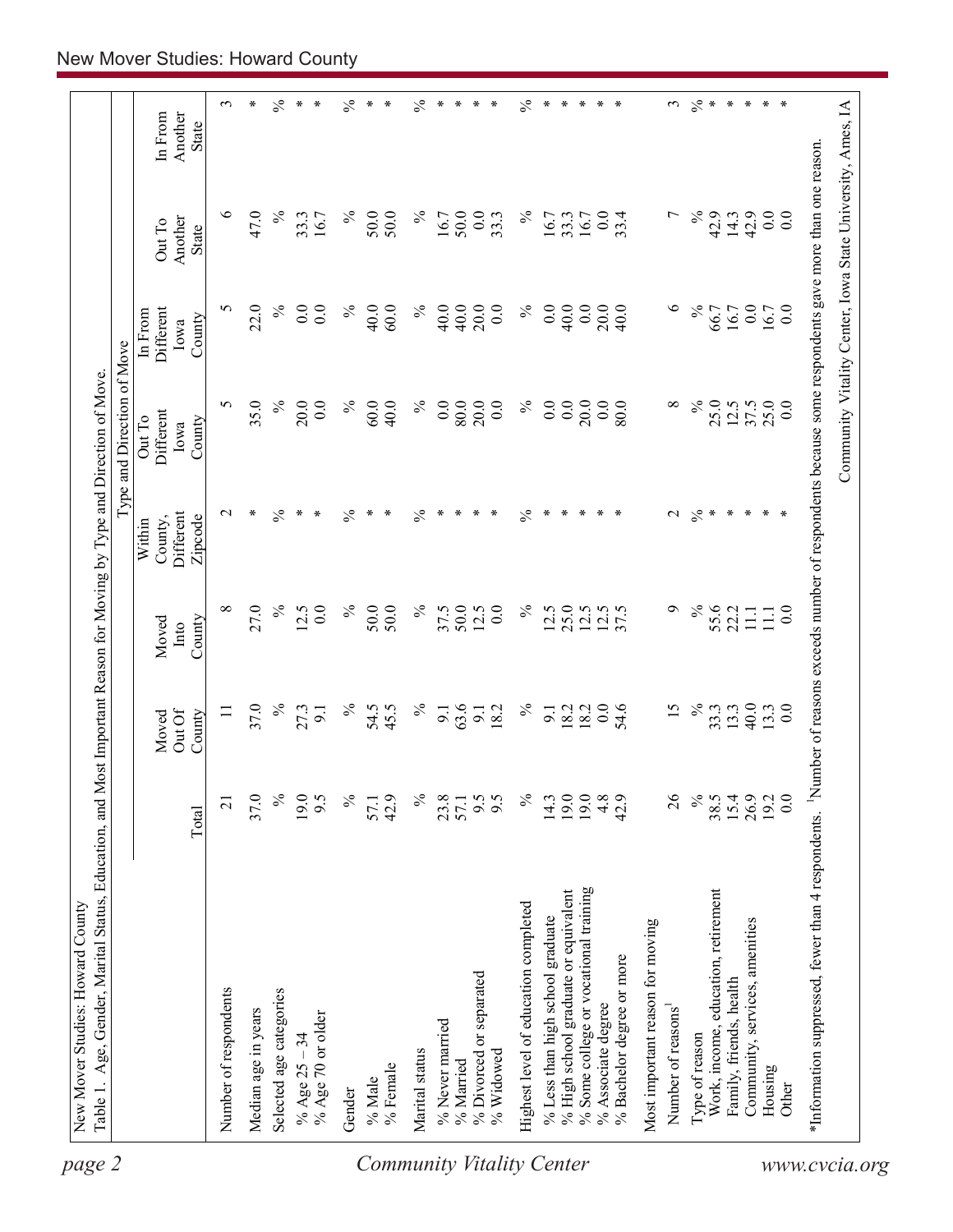| $\epsilon$<br>$%$ Yes<br>∗<br>∗<br>∗<br>÷<br>∗<br>$\ast$<br>∗<br>∗<br>∗<br>∗<br>∗<br>∗<br>∗<br>∗<br>∗<br>∗<br>∗<br>∗<br>∗<br>∗<br>∗<br>∗<br>∗<br>∗<br>∗<br>∗<br>∗<br>∗<br>∗<br>∗<br>Another<br>In From<br>State<br>৩<br>20.0<br>$%$ Yes<br>0.0<br>0.0<br>50.0<br>0.0<br>0.0<br>0.0<br>0.0<br>50.0<br>0.0<br>16.7<br>33.3<br>33.3<br>33.3<br>16.7<br>16.7<br>33.3<br>16.7<br>16.7<br>33.3<br>16.7<br>16.7<br>16.7<br>16.7<br>33.3<br>33.3<br>16.7<br>16.7<br>16.7<br>16.7<br>Another<br>Out To<br><b>State</b><br>5<br>$%$ Yes<br>40.0<br>20.0<br>0.0<br>20.0<br>40.0<br>$60.0$<br>20.0<br>40.0<br>60.0<br>20.0<br>0.0<br>0.0<br>0.0<br>0.0<br>20.0<br>40.0<br>20.0<br>20.0<br>0.0<br>40.0<br>0.0<br>$\overline{0.0}$<br>40.0<br>40.0<br>40.0<br>40.0<br>0.0<br>20.0<br>20.0<br>Different<br>0.0<br>In From<br>County<br>Iowa<br>0.0<br>$20.0$<br>$20.0$<br>5<br>20.0<br>0.0<br>40.0<br>0.0<br>0.0<br>20.0<br>0.0<br>20.0<br>20.0<br>0.0<br>0.0<br>$%$ Yes<br>0.0<br>0.0<br>40.0<br>0.0<br>40.0<br>20.0<br>0.0<br>0.0<br>0.0<br>0.0<br>40.0<br>0.0<br>0.0<br>0.0<br>0.0<br>40.0<br>Different<br>Out To<br>County<br>Iowa<br>$%$ Yes<br>$\sim$<br>Different<br>Zipcode<br>County,<br>Within<br>25.0<br>50.0<br>0.0<br>25.0<br>25.0<br>0.0<br>50.0<br>50.0<br>25.0<br>25.0<br>25.0<br>${}^{\circ}$<br>$%$ Yes<br>0.0<br>$\overline{0.0}$<br>12.5<br>25.0<br>50.0<br>0.0<br>37.5<br>50.0<br>0.0<br>12.5<br>50.0<br>37.5<br>62.5<br>50.0<br>37.5<br>62.5<br>25.0<br>12.5<br>12.5<br>County<br>Moved<br>Into<br>0.0<br>0.0<br>$10.0$<br>$36.4$<br>18.2<br>36.4<br>$\overline{0.0}$<br>9.1<br>18.2<br>18.2<br>0.0<br>27.3<br>18.2<br>27.3<br>27.3<br>0.0<br>36.4<br>27.3<br>9.1<br>18.2<br>27.3<br>$\overline{0}$ :0<br>$%$ Yes<br>18.2<br>$\overline{9}$<br>$\overline{9}$ .<br>$\overline{9}$ .<br>$\overline{9}$ .<br>$\equiv$<br>$\overline{9}$ .<br>$\overline{9}$ .<br>Out Of<br>County<br>Moved<br>19.0<br>4.8<br>9.5<br>19.0<br>28.6<br>28.6<br>28.6<br>19.0<br>28.6<br>23.8<br>10.0<br>$10.0\,$<br>23.8<br>23.8<br>5.0<br>33.3<br>14.3<br>14.3<br>$38.1$<br>$33.3$<br>14.3<br>$9.\overline{8}$<br>4.8<br>23.8<br>33.3<br>4.8<br>14.3<br>38.1<br>$%$ Yes<br>$\overline{c}$<br>Total<br>Live in desirable natural environment<br>Live someplace new, have fresh start<br>To be nearer siblings, other relatives<br>Job transfer by employer to location<br>To be nearer friends, acquaintances<br>Moved, commuted, same employer<br>Moved to look for new job or work<br>Retired from previous employment<br>Place easier find spouse or partner<br>Opportunities children to achieve<br>Find less congested place to live<br>Find arts, entertainment, cultura<br>Find better quality local schools<br>Have better internet, tv, phone<br>To live with spouse or partner<br>New job with new employer<br>Factors in Moving Decision<br>Find more exciting lifestyle<br>Have more ethnic diversity<br>Laid off from previous job<br>Have less ethnic diversity<br>More outdoor recreation<br>Find simpler pace of life<br>Change in marital status<br>Take care aging parents<br>Number of respondents<br>Find safer place to live<br>Lower cost of housing<br>To be nearer children<br>To be nearer parents<br>Have lower taxes<br>Decline in health | Community Vitality Center, Iowa State University, Ames, IA<br><sup>1</sup> Respondents could respond "Yes" to more than one factor<br>*Information suppressed, fewer than 4 respondents. | Factors in Moving Decision by Type and Direction of Move. |  |  | Type and Direction of Move |  |  |
|-------------------------------------------------------------------------------------------------------------------------------------------------------------------------------------------------------------------------------------------------------------------------------------------------------------------------------------------------------------------------------------------------------------------------------------------------------------------------------------------------------------------------------------------------------------------------------------------------------------------------------------------------------------------------------------------------------------------------------------------------------------------------------------------------------------------------------------------------------------------------------------------------------------------------------------------------------------------------------------------------------------------------------------------------------------------------------------------------------------------------------------------------------------------------------------------------------------------------------------------------------------------------------------------------------------------------------------------------------------------------------------------------------------------------------------------------------------------------------------------------------------------------------------------------------------------------------------------------------------------------------------------------------------------------------------------------------------------------------------------------------------------------------------------------------------------------------------------------------------------------------------------------------------------------------------------------------------------------------------------------------------------------------------------------------------------------------------------------------------------------------------------------------------------------------------------------------------------------------------------------------------------------------------------------------------------------------------------------------------------------------------------------------------------------------------------------------------------------------------------------------------------------------------------------------------------------------------------------------------------------------------------------------------------------------------------------------------------------------------------------------------------------------------------------------------------------------------------------------------------------------------------------------------------------------------------------------------------------------------------------------------------------------------------------------------------------------------------------------------------------------------------------------------------------------------------------------------------------------------------------------|------------------------------------------------------------------------------------------------------------------------------------------------------------------------------------------|-----------------------------------------------------------|--|--|----------------------------|--|--|
|                                                                                                                                                                                                                                                                                                                                                                                                                                                                                                                                                                                                                                                                                                                                                                                                                                                                                                                                                                                                                                                                                                                                                                                                                                                                                                                                                                                                                                                                                                                                                                                                                                                                                                                                                                                                                                                                                                                                                                                                                                                                                                                                                                                                                                                                                                                                                                                                                                                                                                                                                                                                                                                                                                                                                                                                                                                                                                                                                                                                                                                                                                                                                                                                                                                       |                                                                                                                                                                                          |                                                           |  |  |                            |  |  |
|                                                                                                                                                                                                                                                                                                                                                                                                                                                                                                                                                                                                                                                                                                                                                                                                                                                                                                                                                                                                                                                                                                                                                                                                                                                                                                                                                                                                                                                                                                                                                                                                                                                                                                                                                                                                                                                                                                                                                                                                                                                                                                                                                                                                                                                                                                                                                                                                                                                                                                                                                                                                                                                                                                                                                                                                                                                                                                                                                                                                                                                                                                                                                                                                                                                       |                                                                                                                                                                                          |                                                           |  |  |                            |  |  |
|                                                                                                                                                                                                                                                                                                                                                                                                                                                                                                                                                                                                                                                                                                                                                                                                                                                                                                                                                                                                                                                                                                                                                                                                                                                                                                                                                                                                                                                                                                                                                                                                                                                                                                                                                                                                                                                                                                                                                                                                                                                                                                                                                                                                                                                                                                                                                                                                                                                                                                                                                                                                                                                                                                                                                                                                                                                                                                                                                                                                                                                                                                                                                                                                                                                       |                                                                                                                                                                                          |                                                           |  |  |                            |  |  |
|                                                                                                                                                                                                                                                                                                                                                                                                                                                                                                                                                                                                                                                                                                                                                                                                                                                                                                                                                                                                                                                                                                                                                                                                                                                                                                                                                                                                                                                                                                                                                                                                                                                                                                                                                                                                                                                                                                                                                                                                                                                                                                                                                                                                                                                                                                                                                                                                                                                                                                                                                                                                                                                                                                                                                                                                                                                                                                                                                                                                                                                                                                                                                                                                                                                       |                                                                                                                                                                                          |                                                           |  |  |                            |  |  |
|                                                                                                                                                                                                                                                                                                                                                                                                                                                                                                                                                                                                                                                                                                                                                                                                                                                                                                                                                                                                                                                                                                                                                                                                                                                                                                                                                                                                                                                                                                                                                                                                                                                                                                                                                                                                                                                                                                                                                                                                                                                                                                                                                                                                                                                                                                                                                                                                                                                                                                                                                                                                                                                                                                                                                                                                                                                                                                                                                                                                                                                                                                                                                                                                                                                       |                                                                                                                                                                                          |                                                           |  |  |                            |  |  |
|                                                                                                                                                                                                                                                                                                                                                                                                                                                                                                                                                                                                                                                                                                                                                                                                                                                                                                                                                                                                                                                                                                                                                                                                                                                                                                                                                                                                                                                                                                                                                                                                                                                                                                                                                                                                                                                                                                                                                                                                                                                                                                                                                                                                                                                                                                                                                                                                                                                                                                                                                                                                                                                                                                                                                                                                                                                                                                                                                                                                                                                                                                                                                                                                                                                       |                                                                                                                                                                                          |                                                           |  |  |                            |  |  |
|                                                                                                                                                                                                                                                                                                                                                                                                                                                                                                                                                                                                                                                                                                                                                                                                                                                                                                                                                                                                                                                                                                                                                                                                                                                                                                                                                                                                                                                                                                                                                                                                                                                                                                                                                                                                                                                                                                                                                                                                                                                                                                                                                                                                                                                                                                                                                                                                                                                                                                                                                                                                                                                                                                                                                                                                                                                                                                                                                                                                                                                                                                                                                                                                                                                       |                                                                                                                                                                                          |                                                           |  |  |                            |  |  |
|                                                                                                                                                                                                                                                                                                                                                                                                                                                                                                                                                                                                                                                                                                                                                                                                                                                                                                                                                                                                                                                                                                                                                                                                                                                                                                                                                                                                                                                                                                                                                                                                                                                                                                                                                                                                                                                                                                                                                                                                                                                                                                                                                                                                                                                                                                                                                                                                                                                                                                                                                                                                                                                                                                                                                                                                                                                                                                                                                                                                                                                                                                                                                                                                                                                       |                                                                                                                                                                                          |                                                           |  |  |                            |  |  |
|                                                                                                                                                                                                                                                                                                                                                                                                                                                                                                                                                                                                                                                                                                                                                                                                                                                                                                                                                                                                                                                                                                                                                                                                                                                                                                                                                                                                                                                                                                                                                                                                                                                                                                                                                                                                                                                                                                                                                                                                                                                                                                                                                                                                                                                                                                                                                                                                                                                                                                                                                                                                                                                                                                                                                                                                                                                                                                                                                                                                                                                                                                                                                                                                                                                       |                                                                                                                                                                                          |                                                           |  |  |                            |  |  |
|                                                                                                                                                                                                                                                                                                                                                                                                                                                                                                                                                                                                                                                                                                                                                                                                                                                                                                                                                                                                                                                                                                                                                                                                                                                                                                                                                                                                                                                                                                                                                                                                                                                                                                                                                                                                                                                                                                                                                                                                                                                                                                                                                                                                                                                                                                                                                                                                                                                                                                                                                                                                                                                                                                                                                                                                                                                                                                                                                                                                                                                                                                                                                                                                                                                       |                                                                                                                                                                                          |                                                           |  |  |                            |  |  |
|                                                                                                                                                                                                                                                                                                                                                                                                                                                                                                                                                                                                                                                                                                                                                                                                                                                                                                                                                                                                                                                                                                                                                                                                                                                                                                                                                                                                                                                                                                                                                                                                                                                                                                                                                                                                                                                                                                                                                                                                                                                                                                                                                                                                                                                                                                                                                                                                                                                                                                                                                                                                                                                                                                                                                                                                                                                                                                                                                                                                                                                                                                                                                                                                                                                       |                                                                                                                                                                                          |                                                           |  |  |                            |  |  |
|                                                                                                                                                                                                                                                                                                                                                                                                                                                                                                                                                                                                                                                                                                                                                                                                                                                                                                                                                                                                                                                                                                                                                                                                                                                                                                                                                                                                                                                                                                                                                                                                                                                                                                                                                                                                                                                                                                                                                                                                                                                                                                                                                                                                                                                                                                                                                                                                                                                                                                                                                                                                                                                                                                                                                                                                                                                                                                                                                                                                                                                                                                                                                                                                                                                       |                                                                                                                                                                                          |                                                           |  |  |                            |  |  |
|                                                                                                                                                                                                                                                                                                                                                                                                                                                                                                                                                                                                                                                                                                                                                                                                                                                                                                                                                                                                                                                                                                                                                                                                                                                                                                                                                                                                                                                                                                                                                                                                                                                                                                                                                                                                                                                                                                                                                                                                                                                                                                                                                                                                                                                                                                                                                                                                                                                                                                                                                                                                                                                                                                                                                                                                                                                                                                                                                                                                                                                                                                                                                                                                                                                       |                                                                                                                                                                                          |                                                           |  |  |                            |  |  |
|                                                                                                                                                                                                                                                                                                                                                                                                                                                                                                                                                                                                                                                                                                                                                                                                                                                                                                                                                                                                                                                                                                                                                                                                                                                                                                                                                                                                                                                                                                                                                                                                                                                                                                                                                                                                                                                                                                                                                                                                                                                                                                                                                                                                                                                                                                                                                                                                                                                                                                                                                                                                                                                                                                                                                                                                                                                                                                                                                                                                                                                                                                                                                                                                                                                       |                                                                                                                                                                                          |                                                           |  |  |                            |  |  |
|                                                                                                                                                                                                                                                                                                                                                                                                                                                                                                                                                                                                                                                                                                                                                                                                                                                                                                                                                                                                                                                                                                                                                                                                                                                                                                                                                                                                                                                                                                                                                                                                                                                                                                                                                                                                                                                                                                                                                                                                                                                                                                                                                                                                                                                                                                                                                                                                                                                                                                                                                                                                                                                                                                                                                                                                                                                                                                                                                                                                                                                                                                                                                                                                                                                       |                                                                                                                                                                                          |                                                           |  |  |                            |  |  |
|                                                                                                                                                                                                                                                                                                                                                                                                                                                                                                                                                                                                                                                                                                                                                                                                                                                                                                                                                                                                                                                                                                                                                                                                                                                                                                                                                                                                                                                                                                                                                                                                                                                                                                                                                                                                                                                                                                                                                                                                                                                                                                                                                                                                                                                                                                                                                                                                                                                                                                                                                                                                                                                                                                                                                                                                                                                                                                                                                                                                                                                                                                                                                                                                                                                       |                                                                                                                                                                                          |                                                           |  |  |                            |  |  |
|                                                                                                                                                                                                                                                                                                                                                                                                                                                                                                                                                                                                                                                                                                                                                                                                                                                                                                                                                                                                                                                                                                                                                                                                                                                                                                                                                                                                                                                                                                                                                                                                                                                                                                                                                                                                                                                                                                                                                                                                                                                                                                                                                                                                                                                                                                                                                                                                                                                                                                                                                                                                                                                                                                                                                                                                                                                                                                                                                                                                                                                                                                                                                                                                                                                       |                                                                                                                                                                                          |                                                           |  |  |                            |  |  |
|                                                                                                                                                                                                                                                                                                                                                                                                                                                                                                                                                                                                                                                                                                                                                                                                                                                                                                                                                                                                                                                                                                                                                                                                                                                                                                                                                                                                                                                                                                                                                                                                                                                                                                                                                                                                                                                                                                                                                                                                                                                                                                                                                                                                                                                                                                                                                                                                                                                                                                                                                                                                                                                                                                                                                                                                                                                                                                                                                                                                                                                                                                                                                                                                                                                       |                                                                                                                                                                                          |                                                           |  |  |                            |  |  |
|                                                                                                                                                                                                                                                                                                                                                                                                                                                                                                                                                                                                                                                                                                                                                                                                                                                                                                                                                                                                                                                                                                                                                                                                                                                                                                                                                                                                                                                                                                                                                                                                                                                                                                                                                                                                                                                                                                                                                                                                                                                                                                                                                                                                                                                                                                                                                                                                                                                                                                                                                                                                                                                                                                                                                                                                                                                                                                                                                                                                                                                                                                                                                                                                                                                       |                                                                                                                                                                                          |                                                           |  |  |                            |  |  |
|                                                                                                                                                                                                                                                                                                                                                                                                                                                                                                                                                                                                                                                                                                                                                                                                                                                                                                                                                                                                                                                                                                                                                                                                                                                                                                                                                                                                                                                                                                                                                                                                                                                                                                                                                                                                                                                                                                                                                                                                                                                                                                                                                                                                                                                                                                                                                                                                                                                                                                                                                                                                                                                                                                                                                                                                                                                                                                                                                                                                                                                                                                                                                                                                                                                       |                                                                                                                                                                                          |                                                           |  |  |                            |  |  |
|                                                                                                                                                                                                                                                                                                                                                                                                                                                                                                                                                                                                                                                                                                                                                                                                                                                                                                                                                                                                                                                                                                                                                                                                                                                                                                                                                                                                                                                                                                                                                                                                                                                                                                                                                                                                                                                                                                                                                                                                                                                                                                                                                                                                                                                                                                                                                                                                                                                                                                                                                                                                                                                                                                                                                                                                                                                                                                                                                                                                                                                                                                                                                                                                                                                       |                                                                                                                                                                                          |                                                           |  |  |                            |  |  |
|                                                                                                                                                                                                                                                                                                                                                                                                                                                                                                                                                                                                                                                                                                                                                                                                                                                                                                                                                                                                                                                                                                                                                                                                                                                                                                                                                                                                                                                                                                                                                                                                                                                                                                                                                                                                                                                                                                                                                                                                                                                                                                                                                                                                                                                                                                                                                                                                                                                                                                                                                                                                                                                                                                                                                                                                                                                                                                                                                                                                                                                                                                                                                                                                                                                       |                                                                                                                                                                                          |                                                           |  |  |                            |  |  |
|                                                                                                                                                                                                                                                                                                                                                                                                                                                                                                                                                                                                                                                                                                                                                                                                                                                                                                                                                                                                                                                                                                                                                                                                                                                                                                                                                                                                                                                                                                                                                                                                                                                                                                                                                                                                                                                                                                                                                                                                                                                                                                                                                                                                                                                                                                                                                                                                                                                                                                                                                                                                                                                                                                                                                                                                                                                                                                                                                                                                                                                                                                                                                                                                                                                       |                                                                                                                                                                                          |                                                           |  |  |                            |  |  |
|                                                                                                                                                                                                                                                                                                                                                                                                                                                                                                                                                                                                                                                                                                                                                                                                                                                                                                                                                                                                                                                                                                                                                                                                                                                                                                                                                                                                                                                                                                                                                                                                                                                                                                                                                                                                                                                                                                                                                                                                                                                                                                                                                                                                                                                                                                                                                                                                                                                                                                                                                                                                                                                                                                                                                                                                                                                                                                                                                                                                                                                                                                                                                                                                                                                       |                                                                                                                                                                                          |                                                           |  |  |                            |  |  |
|                                                                                                                                                                                                                                                                                                                                                                                                                                                                                                                                                                                                                                                                                                                                                                                                                                                                                                                                                                                                                                                                                                                                                                                                                                                                                                                                                                                                                                                                                                                                                                                                                                                                                                                                                                                                                                                                                                                                                                                                                                                                                                                                                                                                                                                                                                                                                                                                                                                                                                                                                                                                                                                                                                                                                                                                                                                                                                                                                                                                                                                                                                                                                                                                                                                       |                                                                                                                                                                                          |                                                           |  |  |                            |  |  |
|                                                                                                                                                                                                                                                                                                                                                                                                                                                                                                                                                                                                                                                                                                                                                                                                                                                                                                                                                                                                                                                                                                                                                                                                                                                                                                                                                                                                                                                                                                                                                                                                                                                                                                                                                                                                                                                                                                                                                                                                                                                                                                                                                                                                                                                                                                                                                                                                                                                                                                                                                                                                                                                                                                                                                                                                                                                                                                                                                                                                                                                                                                                                                                                                                                                       |                                                                                                                                                                                          |                                                           |  |  |                            |  |  |
|                                                                                                                                                                                                                                                                                                                                                                                                                                                                                                                                                                                                                                                                                                                                                                                                                                                                                                                                                                                                                                                                                                                                                                                                                                                                                                                                                                                                                                                                                                                                                                                                                                                                                                                                                                                                                                                                                                                                                                                                                                                                                                                                                                                                                                                                                                                                                                                                                                                                                                                                                                                                                                                                                                                                                                                                                                                                                                                                                                                                                                                                                                                                                                                                                                                       |                                                                                                                                                                                          |                                                           |  |  |                            |  |  |
|                                                                                                                                                                                                                                                                                                                                                                                                                                                                                                                                                                                                                                                                                                                                                                                                                                                                                                                                                                                                                                                                                                                                                                                                                                                                                                                                                                                                                                                                                                                                                                                                                                                                                                                                                                                                                                                                                                                                                                                                                                                                                                                                                                                                                                                                                                                                                                                                                                                                                                                                                                                                                                                                                                                                                                                                                                                                                                                                                                                                                                                                                                                                                                                                                                                       |                                                                                                                                                                                          |                                                           |  |  |                            |  |  |
|                                                                                                                                                                                                                                                                                                                                                                                                                                                                                                                                                                                                                                                                                                                                                                                                                                                                                                                                                                                                                                                                                                                                                                                                                                                                                                                                                                                                                                                                                                                                                                                                                                                                                                                                                                                                                                                                                                                                                                                                                                                                                                                                                                                                                                                                                                                                                                                                                                                                                                                                                                                                                                                                                                                                                                                                                                                                                                                                                                                                                                                                                                                                                                                                                                                       |                                                                                                                                                                                          |                                                           |  |  |                            |  |  |
|                                                                                                                                                                                                                                                                                                                                                                                                                                                                                                                                                                                                                                                                                                                                                                                                                                                                                                                                                                                                                                                                                                                                                                                                                                                                                                                                                                                                                                                                                                                                                                                                                                                                                                                                                                                                                                                                                                                                                                                                                                                                                                                                                                                                                                                                                                                                                                                                                                                                                                                                                                                                                                                                                                                                                                                                                                                                                                                                                                                                                                                                                                                                                                                                                                                       |                                                                                                                                                                                          |                                                           |  |  |                            |  |  |
|                                                                                                                                                                                                                                                                                                                                                                                                                                                                                                                                                                                                                                                                                                                                                                                                                                                                                                                                                                                                                                                                                                                                                                                                                                                                                                                                                                                                                                                                                                                                                                                                                                                                                                                                                                                                                                                                                                                                                                                                                                                                                                                                                                                                                                                                                                                                                                                                                                                                                                                                                                                                                                                                                                                                                                                                                                                                                                                                                                                                                                                                                                                                                                                                                                                       |                                                                                                                                                                                          |                                                           |  |  |                            |  |  |
|                                                                                                                                                                                                                                                                                                                                                                                                                                                                                                                                                                                                                                                                                                                                                                                                                                                                                                                                                                                                                                                                                                                                                                                                                                                                                                                                                                                                                                                                                                                                                                                                                                                                                                                                                                                                                                                                                                                                                                                                                                                                                                                                                                                                                                                                                                                                                                                                                                                                                                                                                                                                                                                                                                                                                                                                                                                                                                                                                                                                                                                                                                                                                                                                                                                       |                                                                                                                                                                                          |                                                           |  |  |                            |  |  |
|                                                                                                                                                                                                                                                                                                                                                                                                                                                                                                                                                                                                                                                                                                                                                                                                                                                                                                                                                                                                                                                                                                                                                                                                                                                                                                                                                                                                                                                                                                                                                                                                                                                                                                                                                                                                                                                                                                                                                                                                                                                                                                                                                                                                                                                                                                                                                                                                                                                                                                                                                                                                                                                                                                                                                                                                                                                                                                                                                                                                                                                                                                                                                                                                                                                       |                                                                                                                                                                                          |                                                           |  |  |                            |  |  |
|                                                                                                                                                                                                                                                                                                                                                                                                                                                                                                                                                                                                                                                                                                                                                                                                                                                                                                                                                                                                                                                                                                                                                                                                                                                                                                                                                                                                                                                                                                                                                                                                                                                                                                                                                                                                                                                                                                                                                                                                                                                                                                                                                                                                                                                                                                                                                                                                                                                                                                                                                                                                                                                                                                                                                                                                                                                                                                                                                                                                                                                                                                                                                                                                                                                       |                                                                                                                                                                                          |                                                           |  |  |                            |  |  |
|                                                                                                                                                                                                                                                                                                                                                                                                                                                                                                                                                                                                                                                                                                                                                                                                                                                                                                                                                                                                                                                                                                                                                                                                                                                                                                                                                                                                                                                                                                                                                                                                                                                                                                                                                                                                                                                                                                                                                                                                                                                                                                                                                                                                                                                                                                                                                                                                                                                                                                                                                                                                                                                                                                                                                                                                                                                                                                                                                                                                                                                                                                                                                                                                                                                       |                                                                                                                                                                                          |                                                           |  |  |                            |  |  |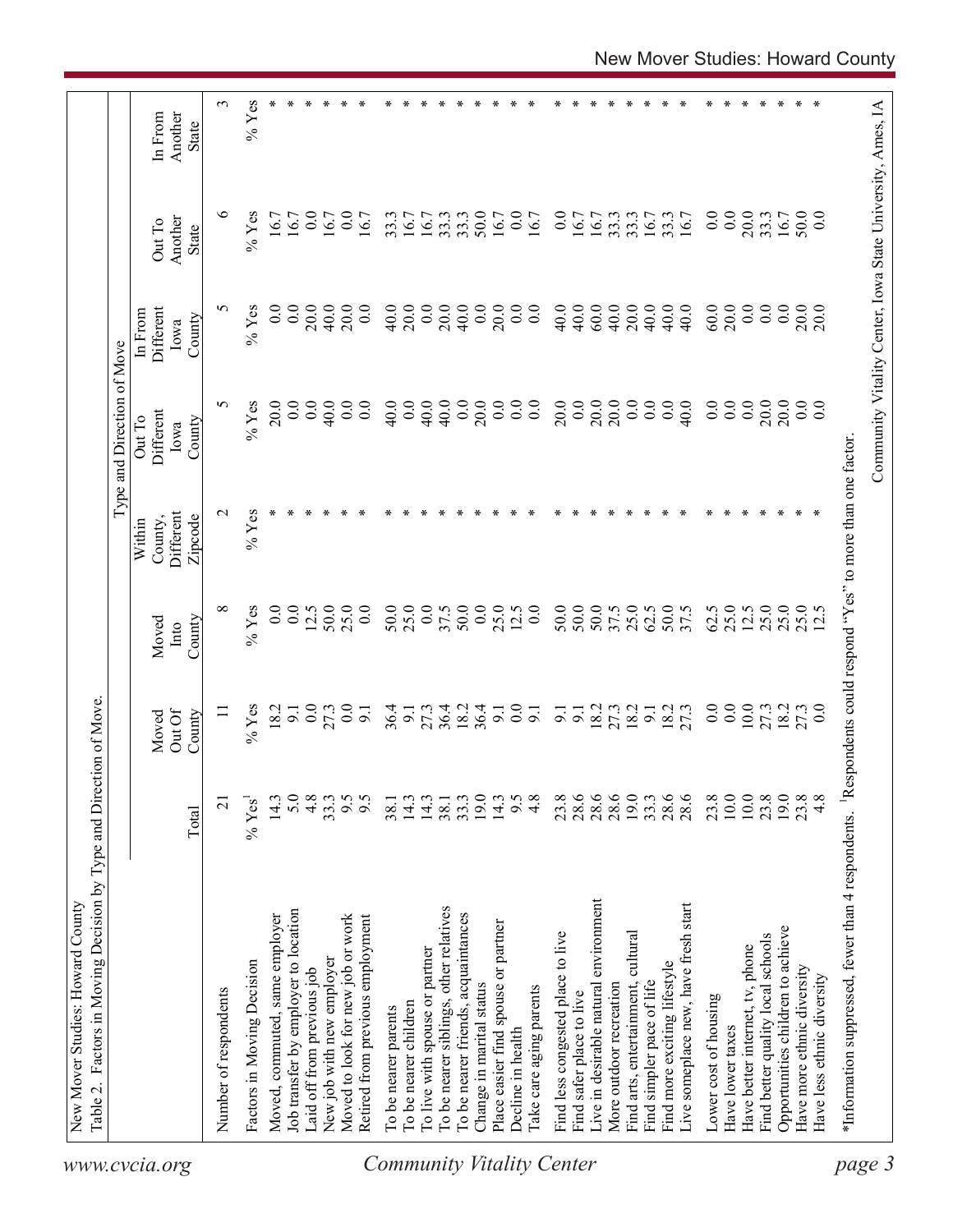| page 4                    | Table 3. Lived in Area Previously, Sources of Information, Ease of Finding Housing, and Household Income by Type and Direction of Move.<br>New Mover Studies: Howard County |                    |                         |                  |                      |                            |                      |                                                            |                  |
|---------------------------|-----------------------------------------------------------------------------------------------------------------------------------------------------------------------------|--------------------|-------------------------|------------------|----------------------|----------------------------|----------------------|------------------------------------------------------------|------------------|
|                           |                                                                                                                                                                             |                    |                         |                  |                      | Type and Direction of Move |                      |                                                            |                  |
|                           |                                                                                                                                                                             |                    | Moved                   | Moved            | County,<br>Within    | Different<br>Out To        | Different<br>In From | Out To                                                     | In From          |
|                           |                                                                                                                                                                             | Total              | Out Of<br>County        | County<br>Into   | Different<br>Zipcode | County<br>Iowa             | County<br>Iowa       | Another<br>State                                           | Another<br>State |
|                           | Number of respondents                                                                                                                                                       | $\overline{21}$    | $\equiv$                | ${}^{\circ}$     | $\mathbf{\Omega}$    | 5                          | 5                    | $\circ$                                                    | 3                |
|                           | Previously had lived:                                                                                                                                                       | $%$ Yes            | $%$ Yes                 | $%$ Yes          | $%$ Yes              | $%$ Yes                    | $%$ Yes              | $\%$ Yes                                                   | $%$ Yes          |
|                           | In current state                                                                                                                                                            | 81.0               | 72.7                    | 87.5             | ∗                    | 100.0                      | 100.0                | 50.0                                                       |                  |
|                           | In current county                                                                                                                                                           | 42.9               | 27.3                    | 50.0             |                      | 40.0                       | 40.0                 | 16.7                                                       |                  |
|                           | In or near current city/town                                                                                                                                                | 35.0               | 18.2                    | 50.0             |                      | 20.0                       | 60.0                 | 16.7                                                       |                  |
|                           | Used source of information for move                                                                                                                                         | % Yes <sup>1</sup> | $%$ Yes                 | $%$ Yes          | $%$ Yes              | $\%$ Yes                   | $%$ Yes              | $%$ Yes                                                    | $\%$ Yes         |
|                           | Internet                                                                                                                                                                    | 23.8               | 27.3                    | 25.0             |                      | 40.0                       | 0.0                  | 16.7                                                       |                  |
|                           | IV, magazines, newspapers                                                                                                                                                   | 14.3               | $\overline{5}$          | 25.0             |                      | 20.0                       | 0.0                  | 0.0                                                        |                  |
|                           | Current community resident                                                                                                                                                  | 23.8               | 18.2                    | 25.0             |                      | 20.0                       | 20.0                 | 16.7                                                       | ∗                |
|                           | Employer or co-workers                                                                                                                                                      | 23.8               | 27.3                    | 25.0             |                      | 20.0                       | 20.0                 | 33.3                                                       | ∗                |
|                           | Friends and acquaintances                                                                                                                                                   | 38.1               | 54.5                    | 25.0             | ∗                    | 40.0                       | 20.0                 | 66.7                                                       | ∗                |
|                           | Family                                                                                                                                                                      | 42.9               | 27.3                    | 62.5             |                      | 20.0                       | 60.0                 | 33.3                                                       |                  |
| Community Vitality Center | Travel or vacation to new location<br>Attended school or college there                                                                                                      | 4.8<br>9.5         | $\overline{0.0}$<br>9.1 | 12.5<br>12.5     |                      | 0.0<br>20.0                | 20.0<br>0.0          | 0.0<br>0.0                                                 |                  |
|                           | Ease of finding housing at new location                                                                                                                                     | $\%$               | $\%$                    | $\%$             | ℅                    | $\%$                       | $\%$                 | $\%$                                                       | $\%$             |
|                           |                                                                                                                                                                             |                    |                         |                  | ∗                    |                            |                      |                                                            | ⊁                |
|                           | Somewhat difficult (2)<br>Very difficult (1)                                                                                                                                | 10.0<br>0.0        | 0.0<br>0.0              | 0.0<br>12.5      |                      | 0.0<br>0.0                 | 20.0<br>0.0          | 0.0<br>0.0                                                 |                  |
|                           | ල<br>Neither difficult or easy                                                                                                                                              | 15.0               | $\overline{0.0}$        | 25.0             | ÷.                   | 0.0                        | 20.0                 | 0.0                                                        |                  |
|                           | Somewhat easy $(4)$                                                                                                                                                         | 35.0               | 50.0                    | 25.0             |                      | 60.0                       | 20.0                 | 40.0                                                       | ∗                |
|                           | Very easy $(5)$                                                                                                                                                             | 40.0               | 50.0                    | 37.5             | ∗                    | 40.0                       | 40.0                 | 60.0                                                       | ∗                |
|                           | - 5)<br>Average rating finding housing (1                                                                                                                                   | 3.95               | 4.50                    | 3.75             | ∗                    | 4.40                       | 3.60                 | 4.60                                                       | ∗                |
|                           | Household income for 2004                                                                                                                                                   | $\%$               | $\%$                    | $\%$             | $\frac{5}{6}$        | $\lesssim$                 | $\%$                 | $\%$                                                       | $\%$             |
|                           | Less than $$20,000$ (1)                                                                                                                                                     | 19.0               | 9.1                     | 37.5             | ∗                    | 0.0                        | 40.0                 | 16.7                                                       | ∗                |
|                           | $$20,000 - $34,999$ (2)                                                                                                                                                     | 19.0               | $\overline{9}$          | 25.0             | ∗                    | 20.0                       | 20.0                 | 0.0                                                        | ∗                |
|                           | $$35,000 - $49,999(3)$                                                                                                                                                      | 19.0               | 18.2                    | 25.0             | ∗                    | 40.0                       | 40.0                 | 0.0                                                        | ∗                |
|                           | $$50,000 - $69,999 (4)$<br>$$70,000 - $99,999 (5)$                                                                                                                          | 19.0               | 27.3                    | 0.0              | ∗                    | 20.0                       | 0.0                  | 33.3                                                       | ∗                |
|                           |                                                                                                                                                                             | 23.8               | 36.4                    | 12.5             |                      | 20.0                       | 0.0                  | 50.0                                                       | ∗                |
|                           | $$100,000 - $149,999(6)$                                                                                                                                                    | 0.0                | 0.0                     | 0.0              | ∗                    | 0.0                        | 0.0                  | 0.0                                                        | ∗                |
|                           | \$150,000 or more (7)                                                                                                                                                       | 0.0                | $\overline{0.0}$        | $\overline{0.0}$ |                      | 0.0                        | 0.0                  | 0.0                                                        |                  |
|                           | Average income category $(1 - 7)$                                                                                                                                           | 3.10               | 3.73                    | 2.25             |                      | 3.40                       | 2.00                 | 4.00                                                       |                  |
|                           | *Information suppressed, fewer than 4 respondents. <sup>1</sup> Respondents could respond "Yes" to more than one source.                                                    |                    |                         |                  |                      |                            |                      |                                                            |                  |
| www.cvcia.org             |                                                                                                                                                                             |                    |                         |                  |                      |                            |                      | Community Vitality Center, Iowa State University, Ames, IA |                  |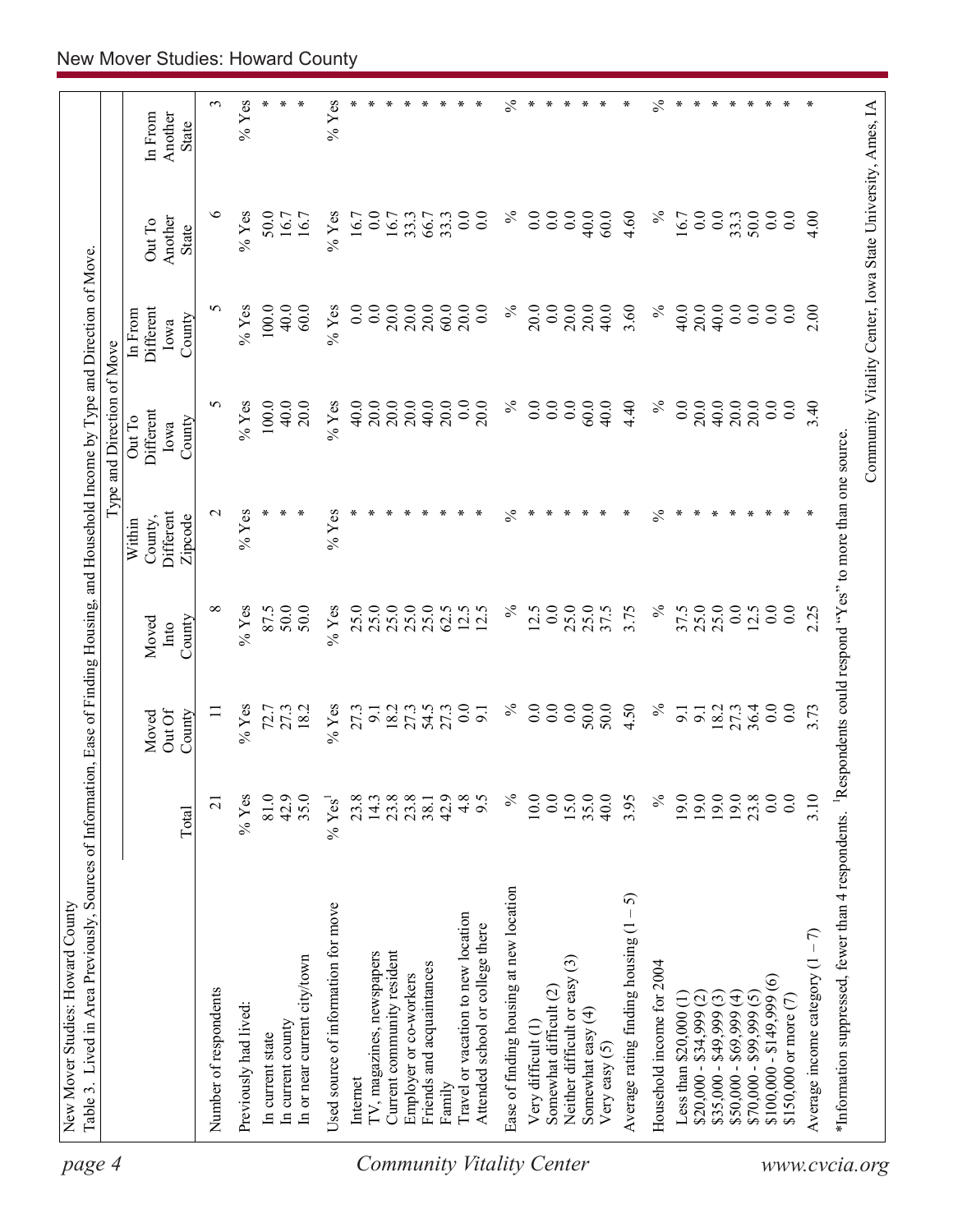|                                  | Table 4. Income Comparison Between Locations, Satisfa             |                 |                           |                         |                                           | ction with Previous and Current Locations, and Doing Move Over Again by Type and Direction of Move.<br>Type and Direction of Move |                                               |                                                            |                             |
|----------------------------------|-------------------------------------------------------------------|-----------------|---------------------------|-------------------------|-------------------------------------------|-----------------------------------------------------------------------------------------------------------------------------------|-----------------------------------------------|------------------------------------------------------------|-----------------------------|
| www.cvcia.org                    |                                                                   | Total           | Out Of<br>Moved<br>County | County<br>Moved<br>Into | Different<br>County,<br>Zipcode<br>Within | Different<br>Out To<br>County<br>Iowa                                                                                             | <b>Different</b><br>In From<br>County<br>Iowa | Another<br>Out To<br><b>State</b>                          | Another<br>In From<br>State |
|                                  | Number of respondents                                             | $\overline{21}$ | Ξ                         | $\infty$                | $\mathbf{\sim}$                           | 5                                                                                                                                 | 5                                             | $\circ$                                                    | 3                           |
|                                  |                                                                   |                 |                           |                         |                                           |                                                                                                                                   |                                               |                                                            |                             |
|                                  | Current location income compared with<br>previous location income | $\%$            | $\%$                      | $\%$                    | $\%$                                      | $\%$                                                                                                                              | $\%$                                          | $\%$                                                       | $\lesssim$                  |
|                                  | Significantly lower income (1)                                    | 10.0            | 0.0                       | 25.0                    | $\ast$                                    | 0.0                                                                                                                               | 0.0                                           | 0.0                                                        | $\ast$                      |
|                                  | Somewhat lower income (2)                                         | 10.0            | 10.0                      | 0.0                     | ∗                                         | 20.0                                                                                                                              | 0.0                                           | 0.0                                                        | $\ast$                      |
|                                  | About same income (3)                                             | 45.0            | 60.0                      | 25.0                    |                                           | 60.0                                                                                                                              | 40.0                                          | 60.0                                                       | ∗                           |
|                                  | Somewhat higher income (4)                                        | 25.0            | 20.0                      | 37.5                    | ∗                                         | 20.0                                                                                                                              | 40.0                                          | 20.0                                                       | $\ast$                      |
|                                  | Significantly higher income (5)                                   | $10.0$          | 10.0                      | 12.5                    | ∗                                         | $\overline{0.0}$                                                                                                                  | 20.0                                          | 20.0                                                       | ∗                           |
|                                  | 5<br>Average comparison income $(1 -$                             | 3.15            | 3.30                      | 3.13                    | ∗                                         | 3.00                                                                                                                              | 3.80                                          | 3.60                                                       | ∗                           |
|                                  | Satisfaction with previous location                               | $\%$            | $\%$                      | $\%$                    | $\%$                                      | $\%$                                                                                                                              | $\%$                                          | $\%$                                                       | $\%$                        |
|                                  | Very dissatisfied (1                                              | 19.0            | 18.2                      | 12.5                    | ∗                                         | 20.0                                                                                                                              | 0.0                                           | 16.7                                                       | $\ast$                      |
|                                  | Somewhat dissatisfied (2)                                         |                 | $\overline{9}$ .          | 12.5                    | ∗                                         | 20.0                                                                                                                              | 0.0                                           | 0.0                                                        | $\ast$                      |
|                                  | Neither dissatisfied or satisfied (3)                             | 9.5             | $\overline{5}$            | 12.5                    | ∗                                         | 0.0                                                                                                                               | 20.0                                          | 16.7                                                       | ∗                           |
|                                  | Somewhat satisfied (4)                                            | 28.6            | 36.4                      | 25.0                    | ∗                                         | 20.0                                                                                                                              | 40.0                                          | 50.0                                                       | ∗                           |
|                                  | Very satisfied (5)                                                | 33.3            | 27.3                      | 37.5                    | ∗                                         | 40.0                                                                                                                              | 40.0                                          | 16.7                                                       | ∗                           |
| <b>Community Vitality Center</b> | Average satisfaction previous $(1 - 5)$                           | 3.48            | 3.46                      | 3.62                    | ∗                                         | 3.40                                                                                                                              | 4.20                                          | 3.50                                                       | ∗                           |
|                                  | Satisfaction with current location                                | $\%$            | $\%$                      | $\%$                    | $\frac{5}{6}$                             | $\%$                                                                                                                              | $\%$                                          | $\%$                                                       | $\%$                        |
|                                  | Very dissatisfied (1)                                             | 9.5             | $\overline{9}$            | 12.5                    | 0.0                                       | 0.0                                                                                                                               | 0.0                                           | 16.7                                                       | ∗                           |
|                                  | Somewhat dissatisfied (2)                                         | 9.5             | 9.1                       | 0.0                     | ∗                                         | 20.0                                                                                                                              | $0.0\,$                                       | $\overline{0.0}$                                           | ∗                           |
|                                  | Neither dissatisfied or satisfied (3)                             | 4.8             | $\overline{5}$            | 0.0                     | ∗                                         | 20.0                                                                                                                              | 0.0                                           | 0.0                                                        | $\ast$                      |
|                                  | Somewhat satisfied (4)                                            | 52.4            | 45.5                      | 62.5                    | ∗                                         | 20.0                                                                                                                              | 60.0                                          | 66.7                                                       | ∗                           |
|                                  | Very satisfied (5)                                                | 23.8            | 27.3                      | 25.0                    | ∗                                         | 40.0                                                                                                                              | 40.0                                          | 16.7                                                       | ∗                           |
|                                  | Average satisfaction current $(1 - 5)$                            | 3.71            | 3.73                      | 3.88                    | ∗                                         | 3.80                                                                                                                              | 4.40                                          | 3.67                                                       | ∗                           |
|                                  | Would do move over again                                          | $\%$            | $\%$                      | $\%$                    | $\%$                                      | $\%$                                                                                                                              | $\%$                                          | $\%$                                                       | $\%$                        |
|                                  | Definitely not (1)                                                |                 | $\overline{9}$ .          | $\overline{0.0}$        | ∗                                         | 20.0                                                                                                                              | $\overline{0.0}$                              | 0.0                                                        | ∗                           |
|                                  | Probably not (2)                                                  | $4.8$<br>$4.8$  | 9.1                       | 0.0                     | $\ast$                                    | 20.0                                                                                                                              | 0.0                                           | 0.0                                                        | ∗                           |
|                                  | Undecided (3)                                                     | $9.5$<br>47.6   | 0.0                       | 25.0                    | ∗                                         | 0.0                                                                                                                               | 20.0                                          | 0.0                                                        | ∗                           |
|                                  | Probably yes (4)                                                  |                 | 45.5                      | 37.5                    | $\ast$                                    | 40.0                                                                                                                              | 60.0                                          | 50.0                                                       | $\ast$                      |
|                                  | Definitely yes (5)                                                | 33.3            | 36.4                      | 37.5                    | ∗                                         | 20.0                                                                                                                              | 20.0                                          | 50.0                                                       | ∗                           |
|                                  | Average rating do move over $(1 - 5)$                             | 4.00            | 3.91                      | 4.13                    | ∗                                         | 3.20                                                                                                                              | 4.00                                          | 4.50                                                       | ∗                           |
|                                  | *Information suppressed, fewer than 4 respondents                 |                 |                           |                         |                                           |                                                                                                                                   |                                               |                                                            |                             |
| page 5                           |                                                                   |                 |                           |                         |                                           |                                                                                                                                   |                                               | Community Vitality Center, Iowa State University, Ames, IA |                             |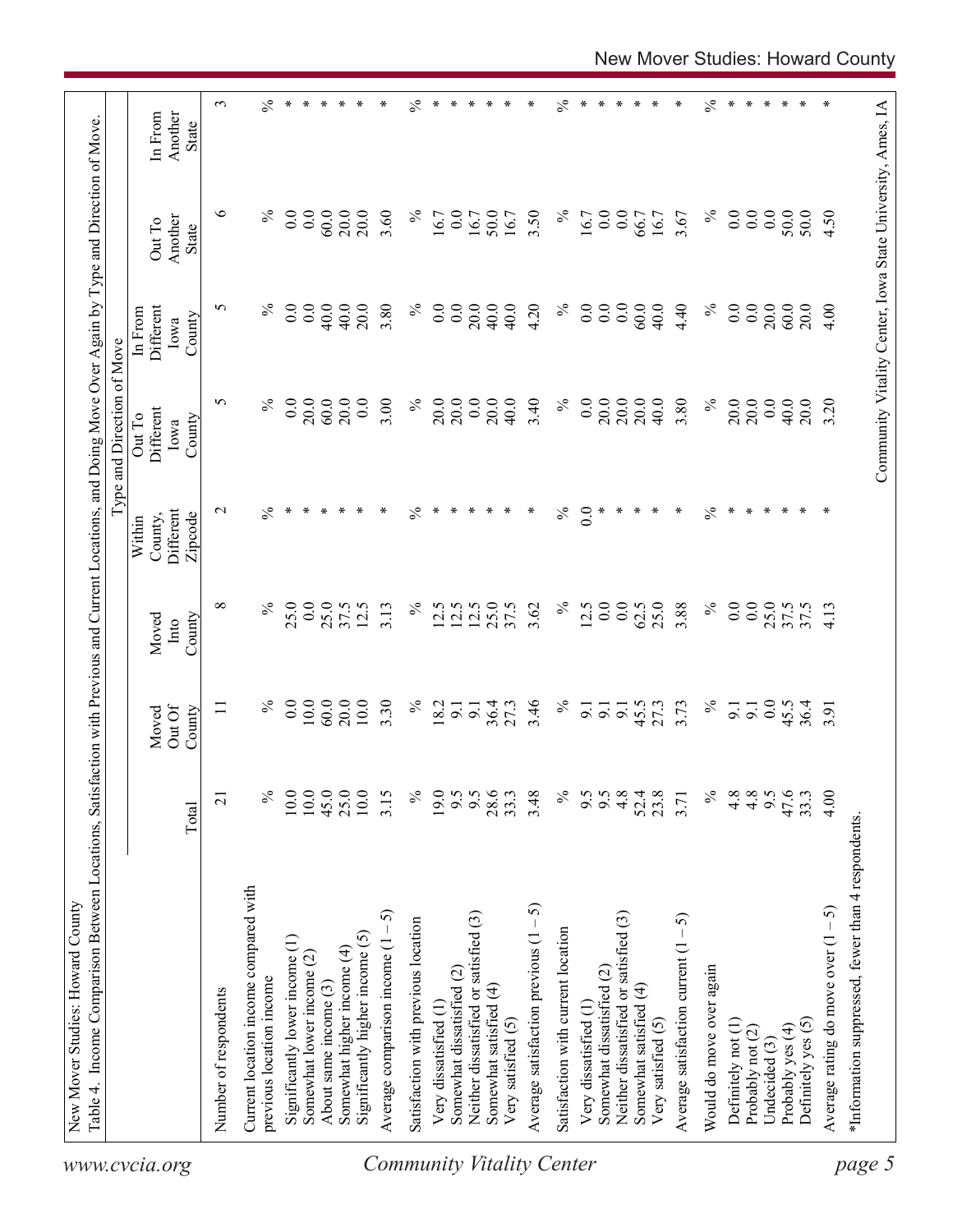| Community Vitality Center, Iowa State University, Ames, IA<br>$\%$<br>5.0<br>14.6<br>31.6<br>210<br>43.9<br>$\%$<br>5.7<br>14.5<br>12.0<br>8.2<br>40.5<br>$\%$<br>22.9<br>6.2<br>33.3<br>67.7<br>37.1<br>Another<br>In From<br>State<br>$\%$<br>24.0<br>37.0<br>$7.\overline{6}$<br>8.4<br>$\%$<br>169<br>$\%$<br>50.9<br>13.6<br>29.0<br>1.8<br>41.0<br>℅<br>63.0<br>$\%$<br>19.3<br>11.0<br>16.9<br>10.2<br>57.6<br>4.2<br>4.7<br>9.1<br>64.7<br>121<br>Another<br>Out To<br><b>State</b><br>17.0<br>2.3<br>44.0<br>$\%$<br>12.6<br>25.0<br>21.7<br>℅<br>53.9<br>$\%$<br>10.8<br>57.4<br>6.9<br>$\%$<br>3.5<br>17.6<br>29.3<br>12.7<br>37.0<br>288<br>$\%$<br>21.2<br>207<br>23.3<br>Different<br>36.1<br>46.1<br>In From<br>County<br>Iowa<br>43.0<br>206<br>$\%$<br>$\%$<br>$\%$<br>16.8<br>$\%$<br>$6.8\,$<br>20.0<br>$\%$<br>45.0<br>18.0<br>$13.8$<br>2.3<br>20.9<br>54.6<br>13.8<br>12.7<br>289<br>20.8<br>10.2<br>9.4<br>31.2<br>45.4<br>60.1<br>Different<br>Out To<br>County<br>Iowa<br>use some respondents gave more than one reason.<br>85<br>45.0<br>$\%$<br>25.0<br>20.0<br>$\%$<br>$\%$<br>$\%$<br>28.6<br>115<br>$\%$<br>24.7<br>54.8<br>10.7<br>7.2<br>9.5<br>29.8<br>15.7<br>13.9<br>50.4<br>Different<br>45.2<br>14.3<br>10.7<br>$_{0.9}$<br>64.3<br>19.1<br>Zipcode<br>County,<br>Within<br>48.0<br>$\%$<br>366<br>18.9<br>$\%$<br>$\%$<br>8.6<br>61.9<br>20.5<br>$\%$<br>$\%$<br>36.5<br>21.9<br>14.5<br>50.4<br>49.6<br>10.7<br>38.5<br>498<br>$12.4$<br>1.6<br>16.3<br>30.3<br>9.1<br>$\overline{4}$ .<br>County<br>Moved<br>Into<br>42.0<br>$\%$<br>9.0<br>$\%$<br>22.0<br>22.0<br>9.8<br>$\%$<br>$\%$<br>61.8<br>$\%$<br>5.8<br>26.0<br>11.8<br>458<br>327<br>42.3<br>15.8<br>13.3<br>16.7<br>47.2<br>$10.5$<br>2.2<br>18.1<br>57.7<br>Out Of<br>County<br>Moved<br>Number of reasons exceeds number of respondents beca<br>22.0<br>46.0<br>$\frac{5}{6}$<br>$\%$<br>$\%$<br>$\%$<br>10.6<br>$\%$<br>15.7<br>$\frac{6}{1}$<br>737<br>21.3<br>13.2<br>54.5<br>45.5<br>12.0<br>62.4<br>16.3<br>9.4<br>17.3<br>28.3<br>38.8<br>$38.4$<br>22.3<br>1,011<br>$\overline{5}$ .<br>Total<br>% Some college or vocational training<br>% High school graduate or equivalent<br>Work, income, retirement, education<br>Highest level of education completed<br>% Less than high school graduate<br>Community, services, amenities<br>Most important reason for moving<br>% Bachelor degree or more<br>% Divorced or separated<br>Family, friends, health<br>Number of respondents<br>Selected age categories<br>% Associate degree<br>Number of reasons <sup>1</sup><br>Median age in years<br>% Age 70 or older<br>% Never married<br>% Age $25 - 34$<br>Type of reason<br>Marital status<br>% Widowed<br>% Married<br>% Female<br>Housing<br>% Male<br>Other<br>Gender |  |  | Type and Direction of Move |  |                  |
|------------------------------------------------------------------------------------------------------------------------------------------------------------------------------------------------------------------------------------------------------------------------------------------------------------------------------------------------------------------------------------------------------------------------------------------------------------------------------------------------------------------------------------------------------------------------------------------------------------------------------------------------------------------------------------------------------------------------------------------------------------------------------------------------------------------------------------------------------------------------------------------------------------------------------------------------------------------------------------------------------------------------------------------------------------------------------------------------------------------------------------------------------------------------------------------------------------------------------------------------------------------------------------------------------------------------------------------------------------------------------------------------------------------------------------------------------------------------------------------------------------------------------------------------------------------------------------------------------------------------------------------------------------------------------------------------------------------------------------------------------------------------------------------------------------------------------------------------------------------------------------------------------------------------------------------------------------------------------------------------------------------------------------------------------------------------------------------------------------------------------------------------------------------------------------------------------------------------------------------------------------------------------------------------------------------------------------------------------------------------------------------------------------------------------------------------------------------------------------------------------------------------------------------------------------------------------------------------------------------------------------------------------------------------------------------------------------------------------------------------------------------------------------------|--|--|----------------------------|--|------------------|
|                                                                                                                                                                                                                                                                                                                                                                                                                                                                                                                                                                                                                                                                                                                                                                                                                                                                                                                                                                                                                                                                                                                                                                                                                                                                                                                                                                                                                                                                                                                                                                                                                                                                                                                                                                                                                                                                                                                                                                                                                                                                                                                                                                                                                                                                                                                                                                                                                                                                                                                                                                                                                                                                                                                                                                                          |  |  |                            |  |                  |
|                                                                                                                                                                                                                                                                                                                                                                                                                                                                                                                                                                                                                                                                                                                                                                                                                                                                                                                                                                                                                                                                                                                                                                                                                                                                                                                                                                                                                                                                                                                                                                                                                                                                                                                                                                                                                                                                                                                                                                                                                                                                                                                                                                                                                                                                                                                                                                                                                                                                                                                                                                                                                                                                                                                                                                                          |  |  |                            |  | 159              |
|                                                                                                                                                                                                                                                                                                                                                                                                                                                                                                                                                                                                                                                                                                                                                                                                                                                                                                                                                                                                                                                                                                                                                                                                                                                                                                                                                                                                                                                                                                                                                                                                                                                                                                                                                                                                                                                                                                                                                                                                                                                                                                                                                                                                                                                                                                                                                                                                                                                                                                                                                                                                                                                                                                                                                                                          |  |  |                            |  | 53.5             |
|                                                                                                                                                                                                                                                                                                                                                                                                                                                                                                                                                                                                                                                                                                                                                                                                                                                                                                                                                                                                                                                                                                                                                                                                                                                                                                                                                                                                                                                                                                                                                                                                                                                                                                                                                                                                                                                                                                                                                                                                                                                                                                                                                                                                                                                                                                                                                                                                                                                                                                                                                                                                                                                                                                                                                                                          |  |  |                            |  | $\%$             |
|                                                                                                                                                                                                                                                                                                                                                                                                                                                                                                                                                                                                                                                                                                                                                                                                                                                                                                                                                                                                                                                                                                                                                                                                                                                                                                                                                                                                                                                                                                                                                                                                                                                                                                                                                                                                                                                                                                                                                                                                                                                                                                                                                                                                                                                                                                                                                                                                                                                                                                                                                                                                                                                                                                                                                                                          |  |  |                            |  | 17.0<br>15.1     |
|                                                                                                                                                                                                                                                                                                                                                                                                                                                                                                                                                                                                                                                                                                                                                                                                                                                                                                                                                                                                                                                                                                                                                                                                                                                                                                                                                                                                                                                                                                                                                                                                                                                                                                                                                                                                                                                                                                                                                                                                                                                                                                                                                                                                                                                                                                                                                                                                                                                                                                                                                                                                                                                                                                                                                                                          |  |  |                            |  | $\%$             |
|                                                                                                                                                                                                                                                                                                                                                                                                                                                                                                                                                                                                                                                                                                                                                                                                                                                                                                                                                                                                                                                                                                                                                                                                                                                                                                                                                                                                                                                                                                                                                                                                                                                                                                                                                                                                                                                                                                                                                                                                                                                                                                                                                                                                                                                                                                                                                                                                                                                                                                                                                                                                                                                                                                                                                                                          |  |  |                            |  | 56.1             |
|                                                                                                                                                                                                                                                                                                                                                                                                                                                                                                                                                                                                                                                                                                                                                                                                                                                                                                                                                                                                                                                                                                                                                                                                                                                                                                                                                                                                                                                                                                                                                                                                                                                                                                                                                                                                                                                                                                                                                                                                                                                                                                                                                                                                                                                                                                                                                                                                                                                                                                                                                                                                                                                                                                                                                                                          |  |  |                            |  |                  |
|                                                                                                                                                                                                                                                                                                                                                                                                                                                                                                                                                                                                                                                                                                                                                                                                                                                                                                                                                                                                                                                                                                                                                                                                                                                                                                                                                                                                                                                                                                                                                                                                                                                                                                                                                                                                                                                                                                                                                                                                                                                                                                                                                                                                                                                                                                                                                                                                                                                                                                                                                                                                                                                                                                                                                                                          |  |  |                            |  |                  |
|                                                                                                                                                                                                                                                                                                                                                                                                                                                                                                                                                                                                                                                                                                                                                                                                                                                                                                                                                                                                                                                                                                                                                                                                                                                                                                                                                                                                                                                                                                                                                                                                                                                                                                                                                                                                                                                                                                                                                                                                                                                                                                                                                                                                                                                                                                                                                                                                                                                                                                                                                                                                                                                                                                                                                                                          |  |  |                            |  |                  |
|                                                                                                                                                                                                                                                                                                                                                                                                                                                                                                                                                                                                                                                                                                                                                                                                                                                                                                                                                                                                                                                                                                                                                                                                                                                                                                                                                                                                                                                                                                                                                                                                                                                                                                                                                                                                                                                                                                                                                                                                                                                                                                                                                                                                                                                                                                                                                                                                                                                                                                                                                                                                                                                                                                                                                                                          |  |  |                            |  |                  |
|                                                                                                                                                                                                                                                                                                                                                                                                                                                                                                                                                                                                                                                                                                                                                                                                                                                                                                                                                                                                                                                                                                                                                                                                                                                                                                                                                                                                                                                                                                                                                                                                                                                                                                                                                                                                                                                                                                                                                                                                                                                                                                                                                                                                                                                                                                                                                                                                                                                                                                                                                                                                                                                                                                                                                                                          |  |  |                            |  |                  |
|                                                                                                                                                                                                                                                                                                                                                                                                                                                                                                                                                                                                                                                                                                                                                                                                                                                                                                                                                                                                                                                                                                                                                                                                                                                                                                                                                                                                                                                                                                                                                                                                                                                                                                                                                                                                                                                                                                                                                                                                                                                                                                                                                                                                                                                                                                                                                                                                                                                                                                                                                                                                                                                                                                                                                                                          |  |  |                            |  |                  |
|                                                                                                                                                                                                                                                                                                                                                                                                                                                                                                                                                                                                                                                                                                                                                                                                                                                                                                                                                                                                                                                                                                                                                                                                                                                                                                                                                                                                                                                                                                                                                                                                                                                                                                                                                                                                                                                                                                                                                                                                                                                                                                                                                                                                                                                                                                                                                                                                                                                                                                                                                                                                                                                                                                                                                                                          |  |  |                            |  |                  |
|                                                                                                                                                                                                                                                                                                                                                                                                                                                                                                                                                                                                                                                                                                                                                                                                                                                                                                                                                                                                                                                                                                                                                                                                                                                                                                                                                                                                                                                                                                                                                                                                                                                                                                                                                                                                                                                                                                                                                                                                                                                                                                                                                                                                                                                                                                                                                                                                                                                                                                                                                                                                                                                                                                                                                                                          |  |  |                            |  |                  |
|                                                                                                                                                                                                                                                                                                                                                                                                                                                                                                                                                                                                                                                                                                                                                                                                                                                                                                                                                                                                                                                                                                                                                                                                                                                                                                                                                                                                                                                                                                                                                                                                                                                                                                                                                                                                                                                                                                                                                                                                                                                                                                                                                                                                                                                                                                                                                                                                                                                                                                                                                                                                                                                                                                                                                                                          |  |  |                            |  |                  |
|                                                                                                                                                                                                                                                                                                                                                                                                                                                                                                                                                                                                                                                                                                                                                                                                                                                                                                                                                                                                                                                                                                                                                                                                                                                                                                                                                                                                                                                                                                                                                                                                                                                                                                                                                                                                                                                                                                                                                                                                                                                                                                                                                                                                                                                                                                                                                                                                                                                                                                                                                                                                                                                                                                                                                                                          |  |  |                            |  |                  |
|                                                                                                                                                                                                                                                                                                                                                                                                                                                                                                                                                                                                                                                                                                                                                                                                                                                                                                                                                                                                                                                                                                                                                                                                                                                                                                                                                                                                                                                                                                                                                                                                                                                                                                                                                                                                                                                                                                                                                                                                                                                                                                                                                                                                                                                                                                                                                                                                                                                                                                                                                                                                                                                                                                                                                                                          |  |  |                            |  |                  |
|                                                                                                                                                                                                                                                                                                                                                                                                                                                                                                                                                                                                                                                                                                                                                                                                                                                                                                                                                                                                                                                                                                                                                                                                                                                                                                                                                                                                                                                                                                                                                                                                                                                                                                                                                                                                                                                                                                                                                                                                                                                                                                                                                                                                                                                                                                                                                                                                                                                                                                                                                                                                                                                                                                                                                                                          |  |  |                            |  |                  |
|                                                                                                                                                                                                                                                                                                                                                                                                                                                                                                                                                                                                                                                                                                                                                                                                                                                                                                                                                                                                                                                                                                                                                                                                                                                                                                                                                                                                                                                                                                                                                                                                                                                                                                                                                                                                                                                                                                                                                                                                                                                                                                                                                                                                                                                                                                                                                                                                                                                                                                                                                                                                                                                                                                                                                                                          |  |  |                            |  |                  |
|                                                                                                                                                                                                                                                                                                                                                                                                                                                                                                                                                                                                                                                                                                                                                                                                                                                                                                                                                                                                                                                                                                                                                                                                                                                                                                                                                                                                                                                                                                                                                                                                                                                                                                                                                                                                                                                                                                                                                                                                                                                                                                                                                                                                                                                                                                                                                                                                                                                                                                                                                                                                                                                                                                                                                                                          |  |  |                            |  |                  |
|                                                                                                                                                                                                                                                                                                                                                                                                                                                                                                                                                                                                                                                                                                                                                                                                                                                                                                                                                                                                                                                                                                                                                                                                                                                                                                                                                                                                                                                                                                                                                                                                                                                                                                                                                                                                                                                                                                                                                                                                                                                                                                                                                                                                                                                                                                                                                                                                                                                                                                                                                                                                                                                                                                                                                                                          |  |  |                            |  |                  |
|                                                                                                                                                                                                                                                                                                                                                                                                                                                                                                                                                                                                                                                                                                                                                                                                                                                                                                                                                                                                                                                                                                                                                                                                                                                                                                                                                                                                                                                                                                                                                                                                                                                                                                                                                                                                                                                                                                                                                                                                                                                                                                                                                                                                                                                                                                                                                                                                                                                                                                                                                                                                                                                                                                                                                                                          |  |  |                            |  |                  |
|                                                                                                                                                                                                                                                                                                                                                                                                                                                                                                                                                                                                                                                                                                                                                                                                                                                                                                                                                                                                                                                                                                                                                                                                                                                                                                                                                                                                                                                                                                                                                                                                                                                                                                                                                                                                                                                                                                                                                                                                                                                                                                                                                                                                                                                                                                                                                                                                                                                                                                                                                                                                                                                                                                                                                                                          |  |  |                            |  | $\overline{0.5}$ |
|                                                                                                                                                                                                                                                                                                                                                                                                                                                                                                                                                                                                                                                                                                                                                                                                                                                                                                                                                                                                                                                                                                                                                                                                                                                                                                                                                                                                                                                                                                                                                                                                                                                                                                                                                                                                                                                                                                                                                                                                                                                                                                                                                                                                                                                                                                                                                                                                                                                                                                                                                                                                                                                                                                                                                                                          |  |  |                            |  |                  |
|                                                                                                                                                                                                                                                                                                                                                                                                                                                                                                                                                                                                                                                                                                                                                                                                                                                                                                                                                                                                                                                                                                                                                                                                                                                                                                                                                                                                                                                                                                                                                                                                                                                                                                                                                                                                                                                                                                                                                                                                                                                                                                                                                                                                                                                                                                                                                                                                                                                                                                                                                                                                                                                                                                                                                                                          |  |  |                            |  |                  |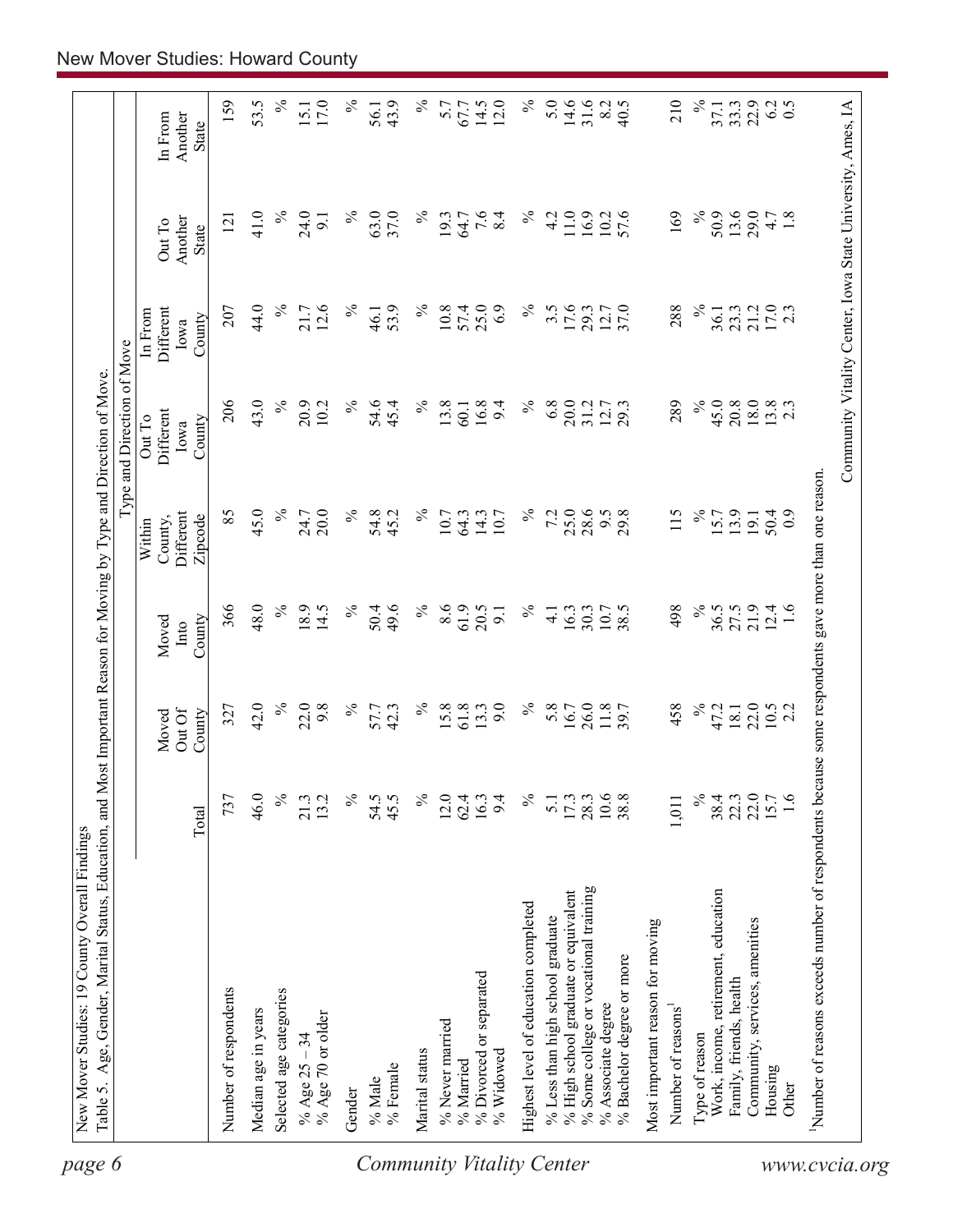| www.cvcia.org                    | Table 6. Factors in Moving Decision by Type and Direction of Move. |                  |                           |                         | Within                          | Type and Direction of Move<br>Out To | In From                     |                                                            |                                    |
|----------------------------------|--------------------------------------------------------------------|------------------|---------------------------|-------------------------|---------------------------------|--------------------------------------|-----------------------------|------------------------------------------------------------|------------------------------------|
|                                  |                                                                    | Total            | Out Of<br>County<br>Moved | County<br>Moved<br>Into | Different<br>Zipcode<br>County, | Different<br>County<br>Iowa          | Different<br>County<br>Iowa | Another<br>Out To<br>State                                 | Another<br>In From<br><b>State</b> |
|                                  | Number of respondents                                              | 737              | 327                       | 366                     | 85                              | 206                                  | 207                         | $\overline{121}$                                           | 159                                |
|                                  | Factors in Moving Decision                                         | $%$ Yes          | $%$ Yes                   | $%$ Yes                 | $%$ Yes                         | $%$ Yes                              | $%$ Yes                     | $%$ Yes                                                    | $%$ Yes                            |
|                                  | Moved, commuted, same employer                                     | 14.2             | 12.6                      | 13.3                    | 28.8                            | 16.7                                 | 18.8                        | 5.5                                                        | $6\dot{4}$                         |
|                                  | Job transfer by employer to location                               | 7.6              | 9.8                       | $\overline{7.1}$        |                                 | 7.8                                  | $\frac{0}{4}$               | 13.4                                                       | $11.0$                             |
|                                  | Laid off from previous job                                         | 4.9              | 7.9                       | 3.4                     | 0.0                             | 8.3                                  | $\overline{3}$ .            | $\overline{7.1}$                                           | 3.9                                |
|                                  | New job with new employer                                          | 26.7             |                           | 24.7                    | 3.8                             | 29.7                                 | 25.6                        | 42.1                                                       | 23.5                               |
|                                  | Moved to look for new job or work                                  | 16.5             | $34.3$<br>19.4            | 15.9                    | 5.0                             | 15.0                                 | 13.6                        | 27.0                                                       | 18.8                               |
|                                  | Retired from previous employment                                   | 14.4             | $\overline{111}$          | 16.9                    | 12.2                            | 10.8                                 | 14.6                        | 11.7                                                       | 19.9                               |
|                                  | To be nearer parents                                               | 23.7             | 21.0                      | 30.5                    |                                 | 19.7                                 | 30.2                        | 23.1                                                       | 30.9                               |
|                                  | To be nearer children                                              | 20.1             | 21.3                      | 22.3                    | $7.\overline{5}$                | 24.4                                 | 19.7                        | 16.0                                                       | 25.6                               |
|                                  | To live with spouse or partner                                     |                  | 15.5                      | 14.3                    | 16.5                            | 17.6                                 | 19.0                        | 12.0                                                       | 8.0                                |
|                                  | To be nearer siblings, other relatives                             | 15.0<br>30.5     | 26.6                      | 38.4                    | $\Box$                          | 24.7                                 | 34.3                        | 29.7                                                       | 43.6                               |
|                                  | To be nearer friends, acquaintances                                | 29.6             | 29.3                      | 32.6                    | 21.5                            | 30.7                                 | 34.8                        | 27.0                                                       | 29.6                               |
|                                  | Change in marital status                                           | 13.2             | 12.1                      | 13.3                    | 16.0                            | 12.6                                 | 16.0                        | 11.1                                                       | 9.8                                |
|                                  | Place easier find spouse or partner                                | 7.9              | 12.7                      | 4.2                     | 3.7                             | 9.6                                  |                             | 17.9                                                       | 2.6                                |
|                                  | Decline in health                                                  | 10.4             | 7.6                       | 11.5                    | 12.3                            | 8.5                                  | 5.5                         | 6.0                                                        | 17.4                               |
| <b>Community Vitality Center</b> | Take care aging parents                                            | 5.9              | $\overline{51}$           | $\frac{6}{7}$           |                                 |                                      | 5.5                         | 6.0                                                        | 10.4                               |
|                                  | Find less congested place to live                                  | 28.2             | 15.2                      | 39.2                    | 27.2                            | 20.6                                 | 32.3                        | 6.0                                                        | 48.1                               |
|                                  | Find safer place to live                                           | 26.1             | 15.9                      | 35.9                    |                                 | 21.3                                 | 30.0                        | 6.8                                                        | 43.5                               |
|                                  | Live in desirable natural environment                              | 35.8             | 29.9                      | 43.5                    | $18.5$<br>25.9                  | 31.0                                 | 43.8                        | 28.2                                                       | 43.1                               |
|                                  | More outdoor recreation                                            | 29.3             | 28.3                      | $31.7$<br>$15.8$        | 22.2                            | 24.2                                 | 36.1                        | 35.0                                                       | 26.0                               |
|                                  | Find arts, entertainment, cultural                                 | 23.7             | 36.1                      |                         | 6.2                             | 28.1                                 | 16.9                        | 49.6                                                       | 14.3                               |
|                                  | Find simpler pace of life                                          | $36.8$<br>$22.4$ | 25.2                      | 49.6                    | 24.7                            | 30.0                                 | 44.8                        | 16.9                                                       | 55.8                               |
|                                  | Find more exciting lifestyle                                       |                  | 31.3                      | 17.7                    | 8.6                             | 25.0                                 | 21.4                        | 41.9                                                       | 13.0                               |
|                                  | Live someplace new, have fresh start                               | 41.4             | 39.5                      | 43.2                    | 37.0                            | 38.2                                 | 43.8                        | 41.7                                                       | 42.5                               |
|                                  | Lower cost of housing                                              | 31.7             | 20.1                      | 41.5                    | 32.9                            | 26.3                                 | 35.3                        | 9.5                                                        | 49.4                               |
|                                  | Have lower taxes                                                   | 25.5             | 18.6                      | 34.0                    | 15.9                            | 18.5                                 | 30.3                        | 19.0                                                       | 38.8                               |
|                                  | Have better internet, tv, phone                                    | 8.3              | 12.4                      | 6.2                     | 1.2                             | 11.6                                 | $8.\overline{5}$            | 13.8                                                       | $3.\overline{3}$                   |
|                                  | Find better quality local schools                                  | 14.0             | 12.1                      | 17.3                    | 8.6                             | 13.7                                 | 16.6                        | 9.4                                                        | 18.2                               |
|                                  | Opportunities children to achieve                                  | 19.3             |                           | 19.2                    | 14.8                            | 20.8                                 | 19.0                        | 20.5                                                       | 19.5                               |
|                                  | Have more ethnic diversity                                         | 10.3             | 20.7<br>16.9              | 5.9                     |                                 | $9.\overline{6}$<br>3.1              | 7.0                         | 29.3                                                       |                                    |
|                                  | Have less ethnic diversity                                         | $4\overline{4}$  | 2.6                       |                         | $\frac{2}{3}$ .7                |                                      | 4.0                         |                                                            | $4.6$<br>9.2                       |
| page                             | Respondents could respond "Yes" to more than one factor            |                  |                           |                         |                                 |                                      |                             |                                                            |                                    |
|                                  |                                                                    |                  |                           |                         |                                 |                                      |                             |                                                            |                                    |
|                                  |                                                                    |                  |                           |                         |                                 |                                      |                             | Community Vitality Center, Iowa State University, Ames, IA |                                    |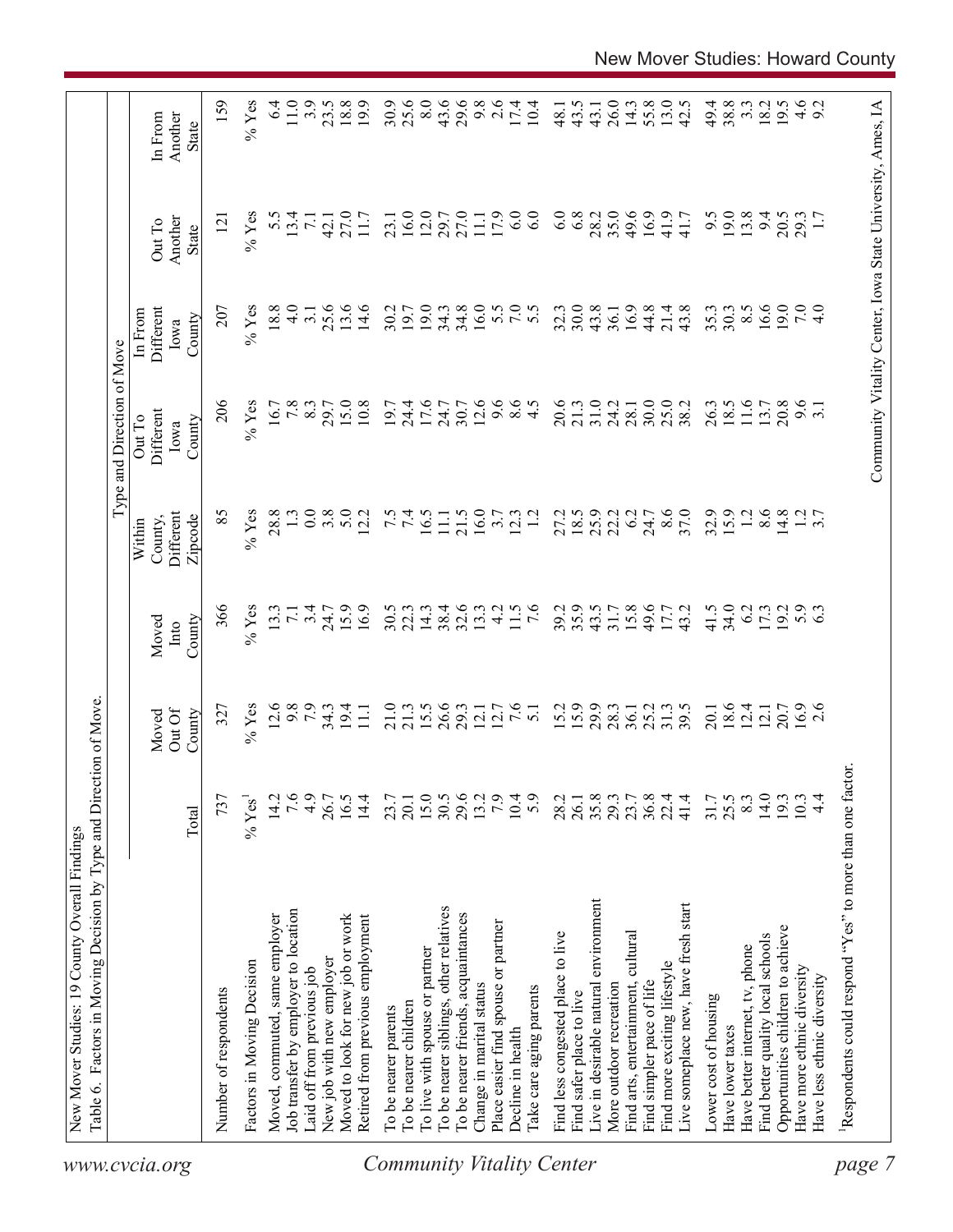| page 8                           | Table 7. Lived in Area Previously, Sources of Information, Ease of Finding Housing, and Household Income by Type and Direction of Move |                  |                           |                         |                                           | Type and Direction of Move                                 |                                        |                                   |                             |
|----------------------------------|----------------------------------------------------------------------------------------------------------------------------------------|------------------|---------------------------|-------------------------|-------------------------------------------|------------------------------------------------------------|----------------------------------------|-----------------------------------|-----------------------------|
|                                  |                                                                                                                                        | Total            | Out Of<br>County<br>Moved | County<br>Moved<br>Into | Different<br>Zipcode<br>County,<br>Within | Different<br>Out To<br>County<br>Iowa                      | Different<br>In From<br>County<br>Iowa | Another<br>Out To<br><b>State</b> | Another<br>In From<br>State |
|                                  | Number of respondents                                                                                                                  | 737              | 327                       | 366                     | 85                                        | 206                                                        | 207                                    | $\overline{2}$                    | 159                         |
|                                  | Previously had lived:                                                                                                                  | $%$ Yes          | $%$ Yes                   | $%$ Yes                 | $\%$ Yes                                  | $%$ Yes                                                    | $\%$ Yes                               | $\%$ Yes                          | $\%$ Yes                    |
|                                  | In current state                                                                                                                       | 77.2             | 73.9                      | 77.6                    | 97.5                                      | 95.5                                                       | 96.9                                   | 36.8                              | 53.5                        |
|                                  | In current county                                                                                                                      | 38.6             | 28.3                      | 34.3                    | 100.0                                     | 33.9                                                       | 36.5                                   | 31.5                              | 33.9                        |
|                                  | In or near current city/town                                                                                                           | 34.2             | 28.5                      | 32.3                    | 69.9                                      | 34.0                                                       | 35.6                                   | 18.7                              | 27.9                        |
|                                  | Used source of information for move                                                                                                    | $% \text{Yes}^1$ | $%$ Yes                   | $%$ Yes                 | $%$ Yes                                   | $%$ Yes                                                    | $%$ Yes                                | $%$ Yes                           | $%$ Yes                     |
|                                  | Internet                                                                                                                               | 31.2             | 35.2                      | 30.3                    | 14.1                                      | 26.7                                                       | 24.6                                   | 49.6                              | 37.7                        |
|                                  | TV, magazines, newspapers                                                                                                              | 22.3             | 24.8                      | 20.5                    | 20.0                                      | 22.8                                                       | 22.7                                   | 28.1                              | 17.6                        |
|                                  | Current community resident                                                                                                             | 22.0             | 21.4                      | 23.0                    | 18.8                                      | 19.4                                                       | 20.8                                   | 24.8                              | 25.8                        |
|                                  | Employer or co-workers                                                                                                                 | 23.6             | 26.3                      | 23.5                    | 16.5                                      | 25.2                                                       | 24.2                                   | 28.1                              | 22.6                        |
|                                  | Friends and acquaintances                                                                                                              |                  | 39.4                      | 35.0                    | 34.1                                      | 36.4                                                       | 38.6                                   | 44.6                              | 30.2                        |
|                                  | Family                                                                                                                                 | 41.2             | 37.0                      | 44.0                    | 42.4                                      | 37.4                                                       | 41.5                                   | 36.4                              | 47.2                        |
|                                  | Travel or vacation to new location                                                                                                     | 14.2             | 15.6                      | 15.8                    | $\overline{c}$                            | 10.2                                                       | 12.6                                   | 24.8                              | 20.1                        |
|                                  | Attended school or college there                                                                                                       | 6.9              | 7.0                       | 63                      | $\overline{7.1}$                          | $7\cdot$                                                   | 3.9                                    | $\frac{8}{3}$                     | 9.4                         |
| <b>Community Vitality Center</b> | Ease of finding housing at new location                                                                                                | $\%$             | $\%$                      | $\%$                    | $\%$                                      | $\%$                                                       | $\%$                                   | ℅                                 | $\%$                        |
|                                  | Very difficult (1)                                                                                                                     | 8.8              | 5.9                       | 2.2                     | 9.4                                       | 7.8                                                        | 9.3                                    | 2.5                               | 16.0                        |
|                                  | Somewhat difficult (2)                                                                                                                 | 20.6             | 24.2                      | 18.1                    | 18.8                                      | 23.0                                                       | 18.6                                   | 26.3                              | 17.3                        |
|                                  | Neither difficult or easy (3)                                                                                                          | 16.5             | 15.2                      | 15.3                    | 21.2                                      | 14.7                                                       | 17.2                                   | 16.1                              | 12.8                        |
|                                  | Somewhat easy (4)<br>Very easy $(5)$                                                                                                   | 22.4<br>31.6     | 22.7<br>32.0              | 31.4<br>23.1            | 20.0<br>30.6                              | 30.9<br>23.5                                               | 31.4<br>23.5                           | 33.9<br>21.2                      | 31.4<br>22.4                |
|                                  | $-5$<br>Average rating finding housing (1                                                                                              | 3.47             | 3.51                      | 3.43                    | 3.44                                      | 3.47                                                       | 3.49                                   | 3.58                              | 3.36                        |
|                                  | Household income for 2004                                                                                                              | $\%$             | $\%$                      | $\%$                    | $\%$                                      | $\%$                                                       | $\%$                                   | $\%$                              | $\%$                        |
|                                  | Less than $$20,000$ (1)                                                                                                                | 17.3             | 16.0                      | 18.8                    | 19.0                                      | $18.0\,$                                                   | 18.4                                   | 12.6                              | 19.4                        |
|                                  | $$20,000 - $34,999$ (2)                                                                                                                | 23.0             |                           | 23.3                    | 26.6                                      | 25.0                                                       | 24.3                                   | 16.0                              | 21.9                        |
|                                  | $$35,000 - $49,999(3)$                                                                                                                 | $18.2$<br>$18.5$ | 21.6<br>18.2              | 17.7                    | 22.8                                      | 18.0                                                       | 20.4                                   | 18.5                              | 14.2                        |
|                                  | $$50,000 - $69,999 (4)$                                                                                                                |                  | 18.2                      | 19.1                    | 15.2                                      | 18.0                                                       | 21.4                                   | 18.5                              | 16.1                        |
|                                  | $$70,000 - $99,999(5)$                                                                                                                 | 12.4             | 13.8                      | 11.9                    | 8.9                                       | 12.5                                                       | 12.6                                   | 16.0                              | 11.0                        |
|                                  | $$100,000 - $149,999(6)$                                                                                                               | 7.7              | 8.5                       | 72                      | 3.8                                       | 6.5                                                        | $\frac{1.5}{2}$                        | 11.8                              | 14.8                        |
|                                  | \$150,000 or more (7)                                                                                                                  | 2.9              | $3.\overline{8}$          | $\ddot{1}$ .            | $3.\overline{8}$                          | 2.0                                                        |                                        | 6.7                               | 2.6                         |
|                                  | Average income category $(1 - 7)$                                                                                                      | 3.20             | 3.33                      | 3.11                    | 2.95                                      | 3.10                                                       | 2.96                                   | 3.71                              | 3.32                        |
| www.cvcia.org                    | Respondents could respond "Yes" to more than one factor.                                                                               |                  |                           |                         |                                           |                                                            |                                        |                                   |                             |
|                                  |                                                                                                                                        |                  |                           |                         |                                           | Community Vitality Center, Iowa State University, Ames, IA |                                        |                                   |                             |
|                                  |                                                                                                                                        |                  |                           |                         |                                           |                                                            |                                        |                                   |                             |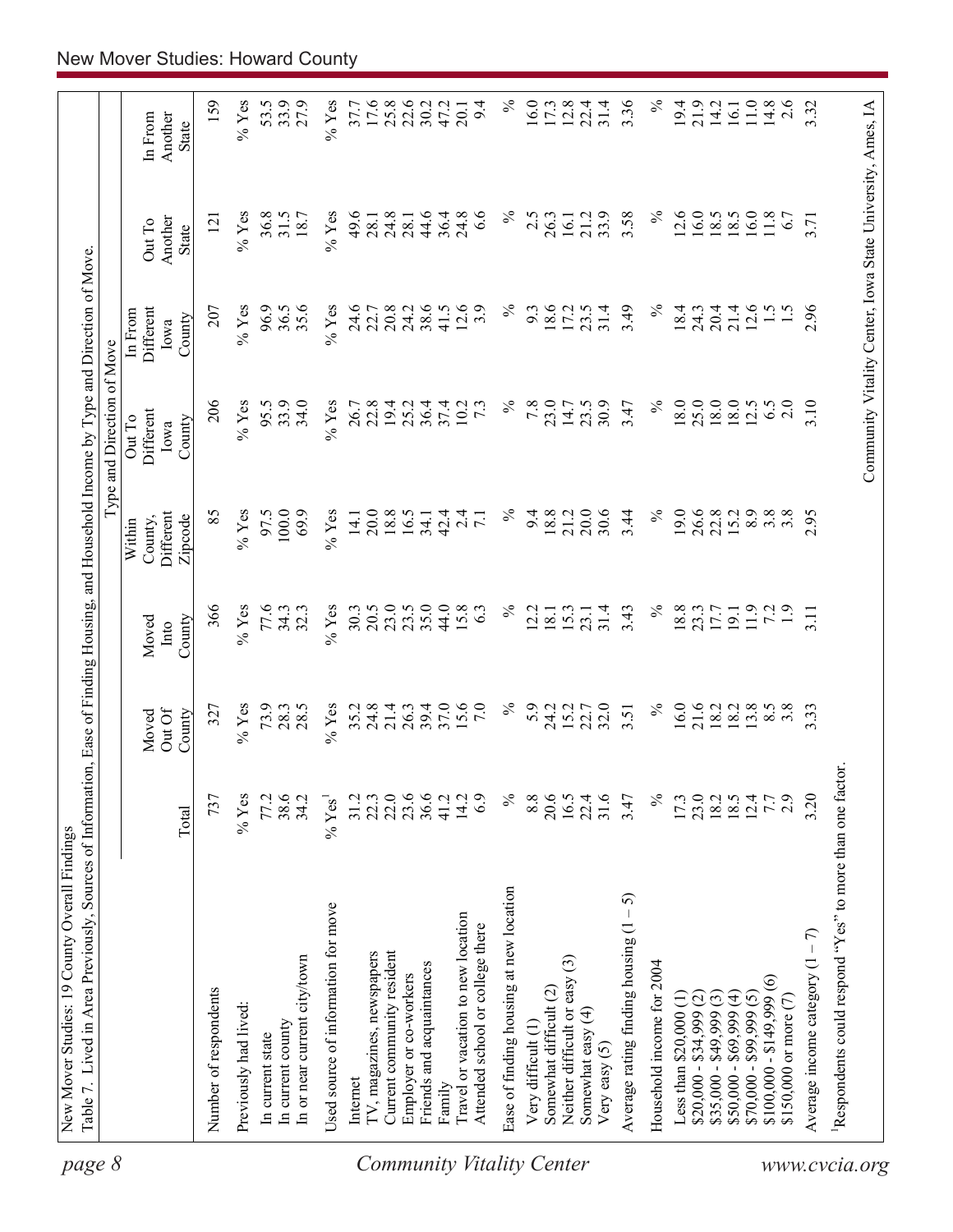|                                                                 |                  |                           |                         |                                           | Type and Direction of Move            |                                                            |                                   |                                    |
|-----------------------------------------------------------------|------------------|---------------------------|-------------------------|-------------------------------------------|---------------------------------------|------------------------------------------------------------|-----------------------------------|------------------------------------|
|                                                                 | Total            | Out Of<br>County<br>Moved | County<br>Moved<br>Into | Different<br>County,<br>Zipcode<br>Within | Different<br>Out To<br>County<br>Iowa | Different<br>In From<br>County<br>Iowa                     | Another<br>Out To<br><b>State</b> | Another<br>In From<br><b>State</b> |
| Number of respondents                                           | 737              | 327                       | 366                     | 85                                        | 206                                   | 207                                                        | $\overline{2}$                    | 159                                |
| Current location income compared with                           |                  |                           |                         |                                           |                                       |                                                            |                                   |                                    |
| previous location income                                        | ℅                | ℅                         | $\%$                    | $\%$                                      |                                       | $\%$                                                       |                                   | $\%$                               |
| Significantly lower income (1)                                  | 11.0             | 6.9                       | 16.1                    | 3.8                                       | 7.0                                   | 11.8                                                       | 6.8                               | 21.8                               |
| Somewhat lower income (2)                                       | 12.1             | 10.7<br>38.2              | 13.3                    | 7.5                                       | 11.9                                  | 9.8                                                        | 8.5                               | 17.9                               |
| About same income (3)                                           | 41.9             |                           | 41.7                    | 63.8                                      | 46.8                                  | 46.6                                                       | 23.7                              | 35.3                               |
| Significantly higher income $(5)$<br>Somewhat higher income (4) | 11.8<br>23.1     | 15.0<br>29.2              | 19.2<br>6.7             | 7.5<br>17.5                               | 26.9<br>7.5                           | 11.8<br>20.1                                               | 28.0<br>33.1                      | 17.9<br>$\overline{71}$            |
| 5<br>Average comparison income $(1 -$                           | 3.13             | 3.35                      | 2.93                    | 3.18                                      | 3.16                                  | 3.10                                                       | 3.67                              | 2.71                               |
|                                                                 |                  | $\%$                      | $\%$                    | $\%$                                      | $\%$                                  | $\%$                                                       | $\%$                              | $\%$                               |
| Satisfaction with previous location                             | ℅                |                           |                         |                                           |                                       |                                                            |                                   |                                    |
| Very dissatisfied (1                                            | 11.2             | 11.4                      | 11.5                    | 9.4                                       | 12.7                                  | 12.1                                                       | 9.2                               | 10.7                               |
| Somewhat dissatisfied (2)                                       | 14.7             | 14.8                      | 15.9                    | 11.8                                      | 16.1                                  | 16.0                                                       | 12.5                              | 15.7                               |
| Neither dissatisfied or satisfied (3)                           | 12.7             | 16.9                      | 9.0                     | 15.3                                      | 17.6                                  | 11.7                                                       | 15.8                              | 5.7                                |
| Somewhat satisfied (4)                                          | 29.5             | 26.5                      | 29.0                    | 29.4                                      | 27.3                                  | 26.2                                                       | 25.0                              | 32.7                               |
| Very satisfied (5)                                              |                  | 30.5                      | 34.5                    | 34.1                                      | 26.3                                  | 34.0                                                       | 37.5                              | 35.2                               |
| Average satisfaction previous $(1 - 5)$                         | 3.57             | 3.50                      | 3.59                    | 3.67                                      | 3.38                                  | 3.54                                                       | 3.69                              | 3.66                               |
| Satisfaction with current location                              | $\%$             | $\%$                      | $\%$                    | $\%$                                      | $\%$                                  | $\%$                                                       | $\%$                              | $\%$                               |
| Very dissatisfied (1                                            | 9.6              |                           | 7.8                     | 4.7                                       | 9.3                                   | 6.9                                                        | 7.7                               | 9.0                                |
| Somewhat dissatisfied (2)                                       | 8.1              | 8.7<br>7.8                | 9.5                     | 5.9                                       | 9.8                                   | 7.4                                                        | $4.\overline{3}$                  | 12.2                               |
| Neither dissatisfied or satisfied (3)                           | 6.6              | 5.9                       | 8.4                     | $3.5$<br>$28.2$                           | 73                                    |                                                            | 3.4                               | 10.3                               |
| Somewhat satisfied (4)                                          | 29.4             | 27.6                      | 29.5                    |                                           | 24.9                                  | 27.1                                                       | 32.5                              | 32.7                               |
| Very satisfied (5)                                              | 48.3             | 50.0                      | 44.8                    | 57.6                                      | 48.8                                  | 51.7                                                       | 52.1                              | 35.9                               |
| Average satisfaction current $(1 - 5)$                          | 4.03             | 4.03                      | 3.94                    | 4.28                                      | 3.94                                  | 4.09                                                       | 4.17                              | 3.74                               |
| Would do move over again                                        | $\%$             | $\%$                      | $\%$                    | $\%$                                      | $\%$                                  | $\%$                                                       | $\%$                              | $\%$                               |
| Definitely not (1)                                              | 3.2              | $\overline{3}$ .          | 3.6                     | $\overline{5}$                            | 2.0                                   | 2.9                                                        | $\overline{5.1}$                  | $\frac{4}{1}$                      |
| Probably not (2)                                                | $\overline{5.1}$ | $4.\overline{3}$          | 4.7                     | 9.4                                       | 4.9                                   | 4.9                                                        | 3.4                               | $\frac{4}{1}$                      |
| Undecided (3)                                                   | 9.7              | 8.7                       | 10.4                    | $\overline{71}$                           | 8.3                                   | 6.8                                                        | 9.3                               | 15.2                               |
| Probably yes (4)                                                | 33.2             | 35.1                      | 33.0                    | 29.4<br>52.9                              | 38.2                                  | 35.4                                                       | 29.7                              | 29.7                               |
| Definitely yes (5)                                              | 48.9             | 48.8                      | 48.4                    |                                           | 46.6                                  | 50.0                                                       | 52.5                              | 46.2                               |
| رې<br>-<br>Average rating do move over (1                       | 4.20             | 4.22                      | 4.18                    | 4.24                                      | 4.23                                  | 4.25                                                       | 4.21                              | 4.09                               |
|                                                                 |                  |                           |                         |                                           |                                       | Community Vitality Center, Iowa State University, Ames, IA |                                   |                                    |